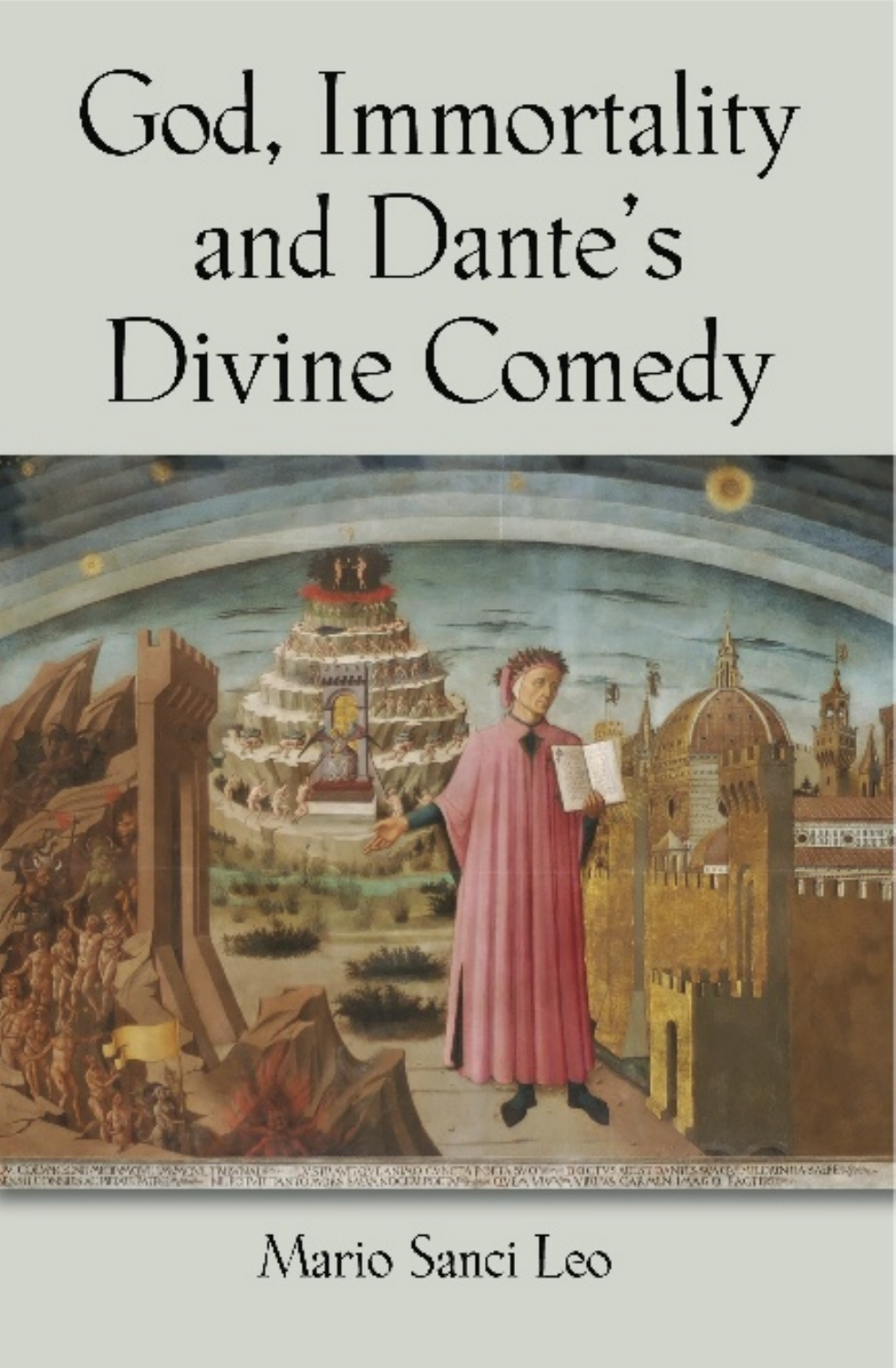God, Immortality and Dante's Divine Comedy



Marto Sanct Lec

*Socrates: "The unexamined life is not worth living." But, what are we to examine about our lives? Mario Sanci Leo puts forth life's quintessential question: "Is life meaningful or meaningless?" He then suggests a path, the pursuit of virtue and wisdom, that can lead to a noble happy life and spiritual bliss.*

# **God, Immorality and Dante's Divine Comedy**

**Order the complete book from** 

# **Booklocker.com**

http://www.booklocker.com/p/books/8618.html?s=pdf

**or from your favorite neighborhood or online bookstore.** 

**Enjoy your free excerpt below!**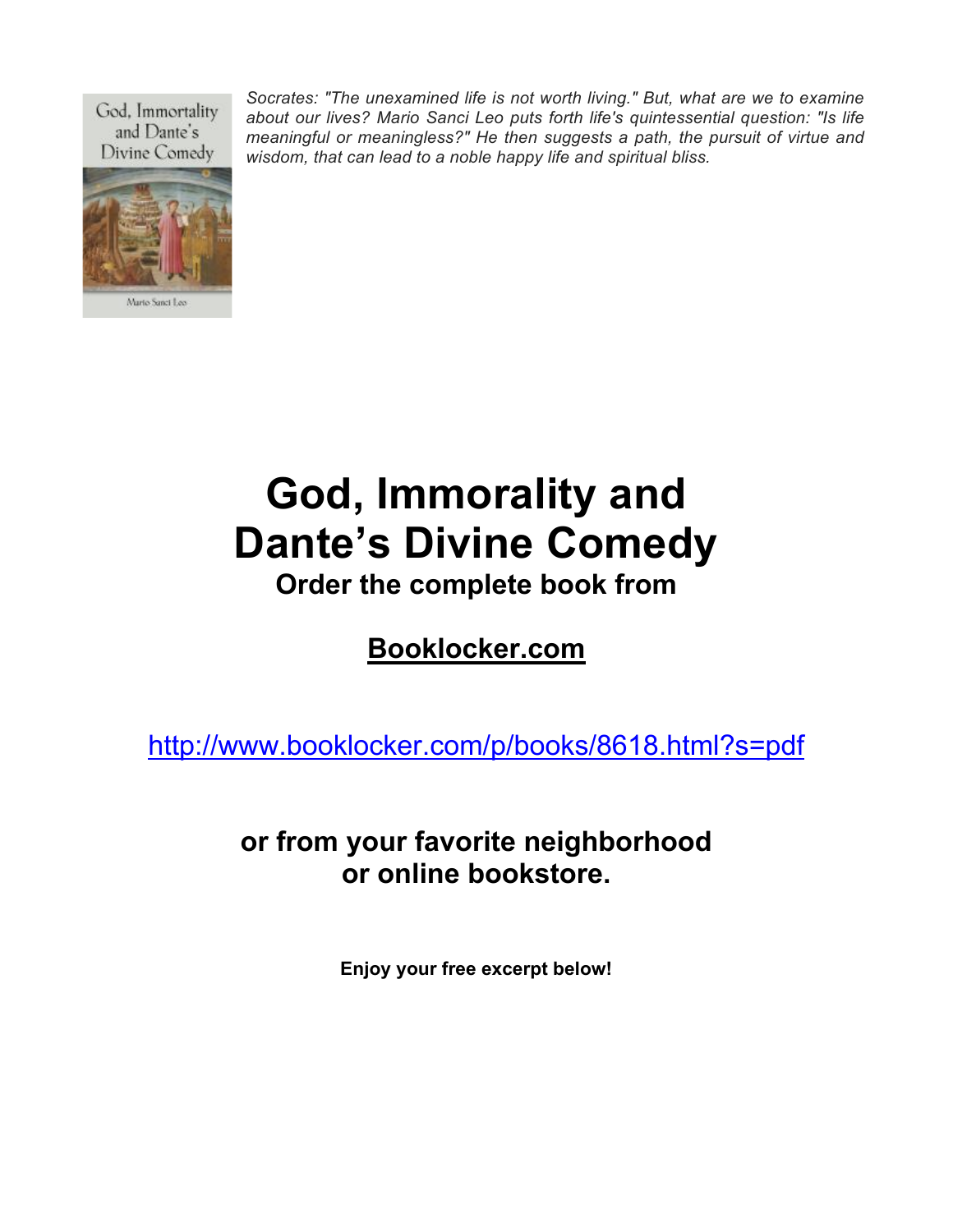### **God, Immortality and Dante's Divine Comedy**

## **A Search for the Meaning of Life**

**Mario Sanci Leo**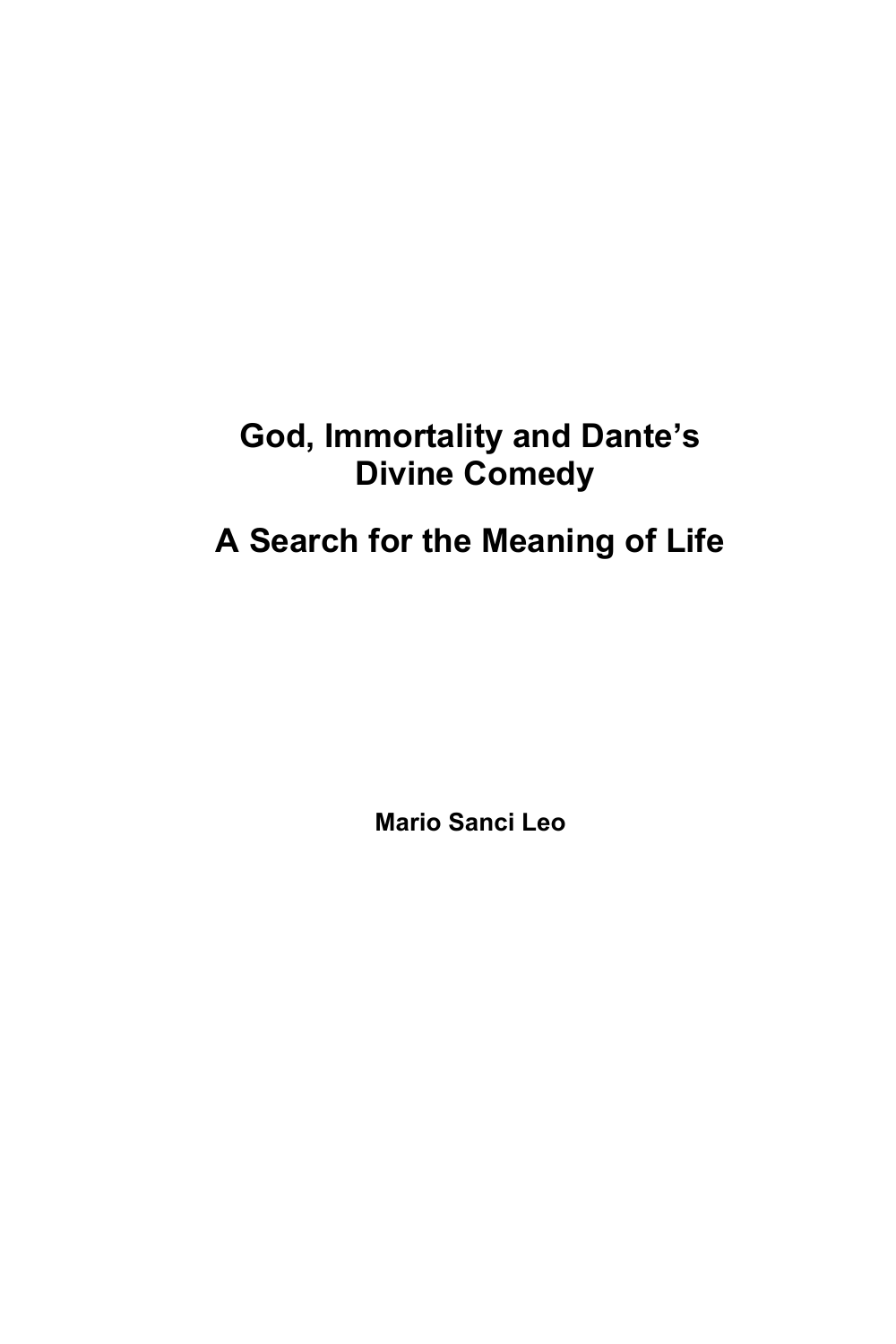Copyright © 2016 Mariano Leo

ISBN: 978-1-63491-248-8

All rights reserved. No part of this publication may be reproduced, stored in a retrieval system, or transmitted in any form or by any means, electronic, mechanical, recording or otherwise, without the prior written permission of the author.

Published by BookLocker.com, Inc., Bradenton, Florida, U.S.A.

Printed on acid-free paper.

BookLocker.com, Inc. 2016

First Edition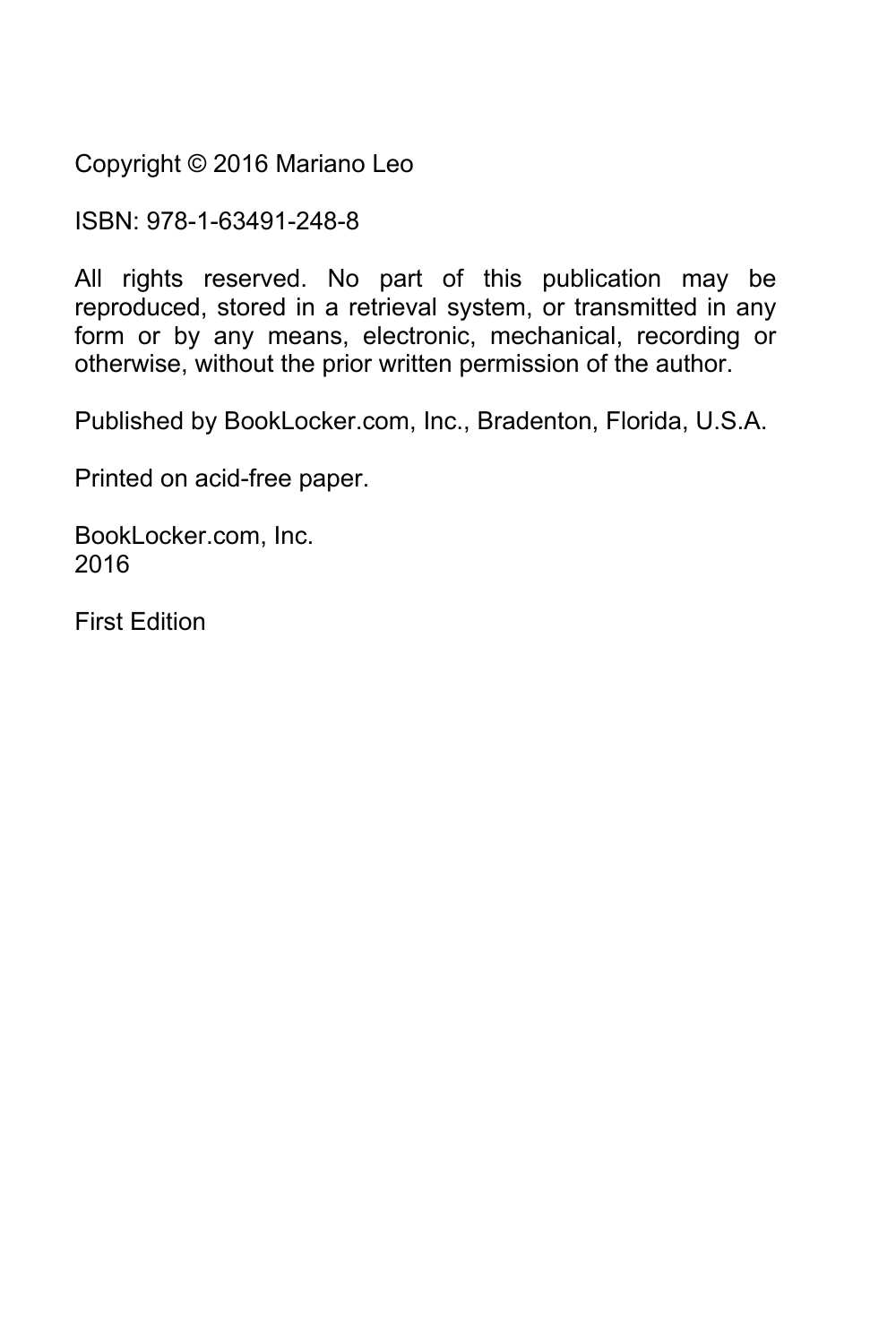### **Introduction**

"The unexamined life is not worth living." Socrates

"Life is a mystery that cannot be solved, but it must be lived." Leonardo Da Vinci

"What a piece of work is man! How noble in reason! How infinite in faculty! In form and moving how express and admirable! In action how like an angel! In apprehension how like a god $\sim$ The beauty of the world! The paragon of animals! And yet, to me, what is this quintessence of dust?" – Shakespeare's Hamlet

"Out, out brief candle! Life's but a walking shadow, a poor player That struts and frets its hour upon the stage And then is heard no more. It is a tale Told by an idiot, Full of sound and fury, Signifying nothing." – Shakespeare's Macbeth

"Consider your origin; you were not born to live like brutes, but to pursue virtue and wisdom."

-Dante Alighieri

"Do you not see that we are all caterpillars, born to form the angelic butterfly which wings its way to judgment?" - Dante Alighieri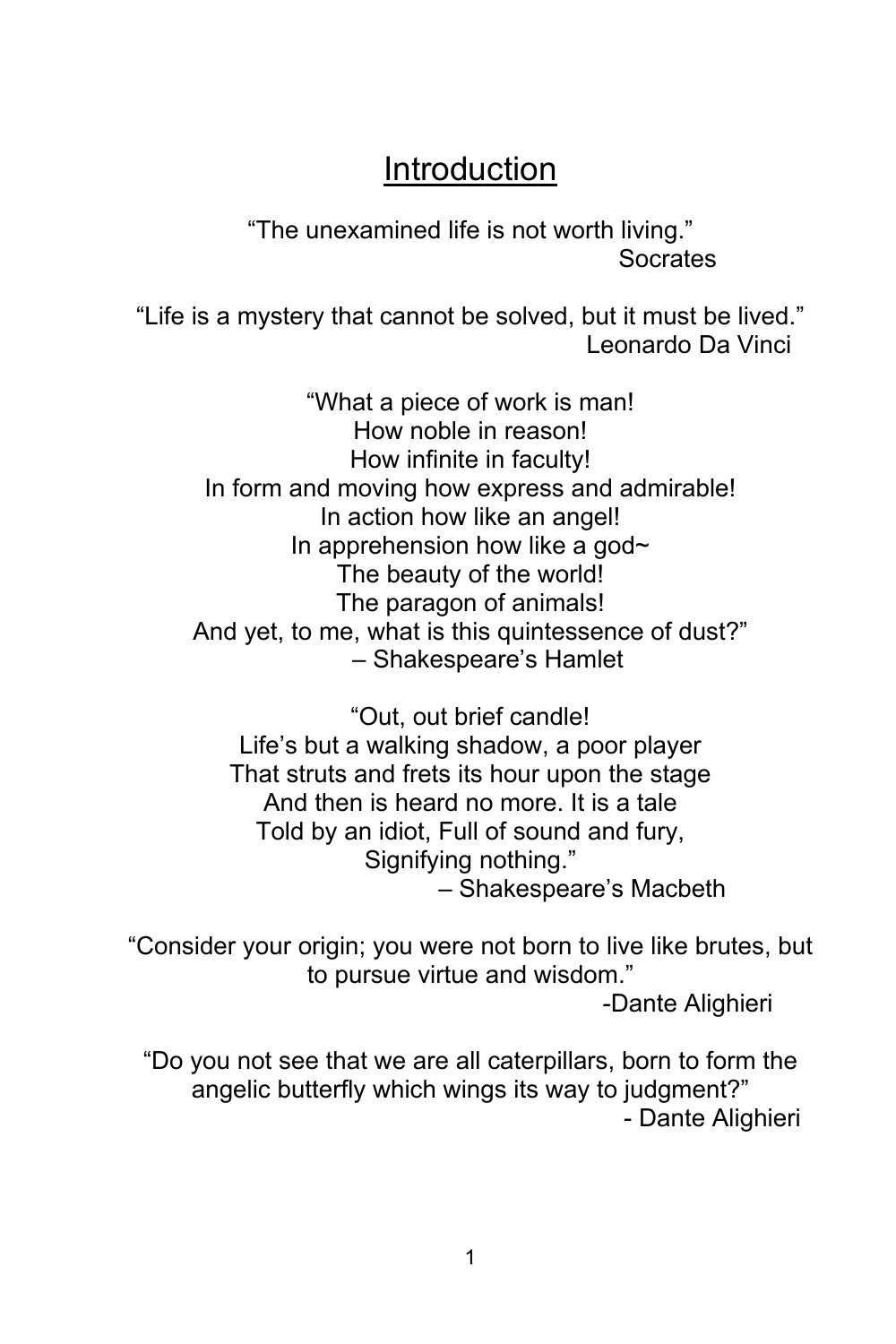Our life experience is extremely short, and we have no foreknowledge of when or how it will end. Consider the tragic experiences of the contemporary writer Joan Didion. In mid-2003, her daughter, Quintana, was hospitalized with pneumonia shortly after her marriage. The pneumonia unfortunately led to Quintana's experiencing septic shock and a prolonged coma. While Joan Didion was desperately apprehensive about her daughter's condition, her husband, the writer Dominic Quinn, suddenly suffered a massive heart attack and died on December 30, 2003. Several months later, notwithstanding extensive medical treatment by the best doctors, Quintana also died.

After living through these heart-rending tragedies, Joan Didion tried to deal with her profound grief by writing about them in The Year of Magical Thinking. In that book, she poignantly remarks:

"Life changes fast. Life changes in the instant. You sit down to dinner and life, as you know it, ends."

Our lives can change traumatically in an instant, but we, like Joan Didion, cannot know when the instant of such traumatic change will occur. Of course, the most traumatic changes in our life occur at birth and at death. We do not know the preexistence source of our birth. And, except for those who commit suicide, we do not know precisely when our death will occur, However, obviously, we do know that it definitely will die at some time. Because death is life's final act, we want it to be a good act. That requires that we live a good life. Only a good life will assure us of a good death – a tranquil acceptance of life's termination and a hope for our continuance in some sublimated form hereafter.

Should we fear death? No, at least not according to three of Western Civilizations' most profound thinkers: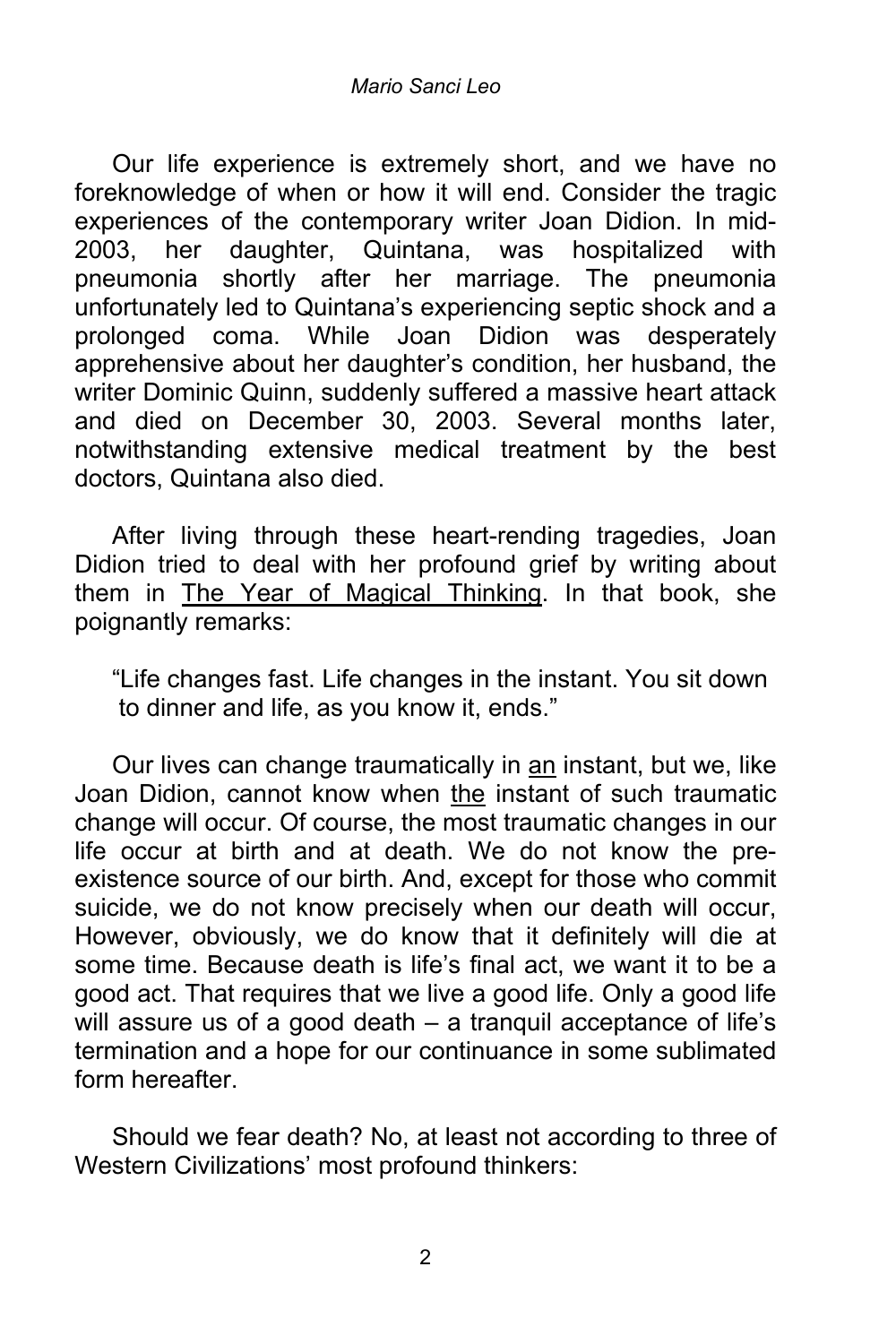- Socrates (469 399 B.C.), the Greek Philosopher regarded as the father of philosophy, the incarnation of human wisdom;
- St. Paul (5 B.C.  $-$  67 A.D.), the most important intellectual figure in Christianity, after Christ himself; and
- John Donne (1527 1631), the British Transcendentalist poet.

In The Apolog**y**, Plato's account of Socrates' trial for purportedly "corrupting" the youth of Athens, Socrates explains to the jurors why, if found guilty by them, he does not fear the likely sentence of death:

"Death is one of two things; either the dead man is nothing, and has no consciousness of anything at all, or it is, as people say, a change and a migration for the soul from this place here to another place. If there is no consciousness and it is like a sleep, when one sleeping sees nothing, not even in dreams, death would be a wonderful blessing…But if, again, death is a migration from this world into another place, and if what they say is true, that there all the dead are, what greater good can there be than this, judges of the court?...But you also, judges of the court, must have good hopes towards death, and this one thing you must take as true  $-$  no evil can happen to a good man either living or dead…And now it is time to go, I to die, and you to live, but which of us goes to a better thing is unknown to all but God." (Underlining added)

Note, in particular, Socrates' contention that "no evil can happen to a good man either living or dead." A good life is insurance for a good fearless death, a Socratic equanimity as death approaches. What more essential insurance can we purchase for ourselves?

St. Paul, also tells us not to fear death as long as we lead a Good Life. He assures us that death is not an ending, a loss,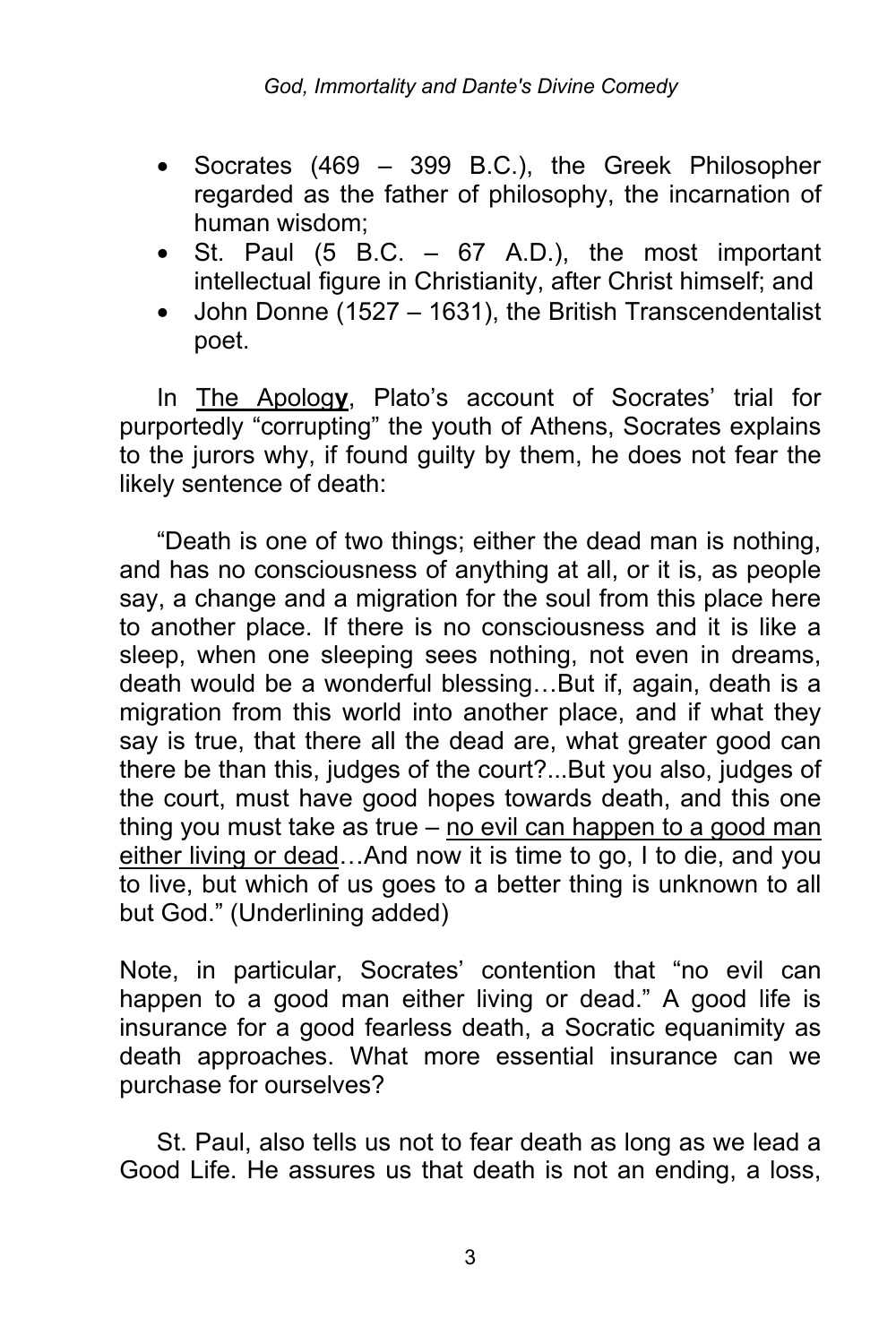but rather a transition through resurrection to an everlasting existence in Hell, Purgatory or Heaven. Only those who lead evil lives need be apprehensive, need tremble, as death approaches. The Good need not be fearful. St. Paul confident that he like Socrates has led a Good Life, proclaims:

"O death, where is thy sting? O grave, where is thy victory?"

Similarly, John Donne in his Sonnet, Death Be Not Proud, asserts that death is a welcome transition for those who lead a Good Life. Only individuals whose behaviors are evil need fear death. Post-mortem punishment in Purgatory or Hell (or some equivalent thereof) is, in effect, the spiritual punishment for those who choose a life of immorality. For those who choose a life devoted to good works, sacrifice, compassion and charity, death holds no fear.

"Death be not proud, though some have called thee Mighty and dreadful, for thou art not so, For, those, whom thou think'st, thou dost overthrow, Die not, poore death, nor yet canst thou kill me.

From rest and sleepe, which but thy pictures bee, Much pleasure, then from thee, much more must flow, And soonest our best men with thee doe goe, Rest of their bones, and soules deliverie.

Thou art slave to Fate, Chance, kings, and desperate men, And dost with poyson, warre and sicknesse dwell, And poppie, or charmes can make us sleepe as well, And better than thy stroake; why swell'st thou then;

One short sleepe past, wee wake eternally, And death shall be no more; death thou shall die."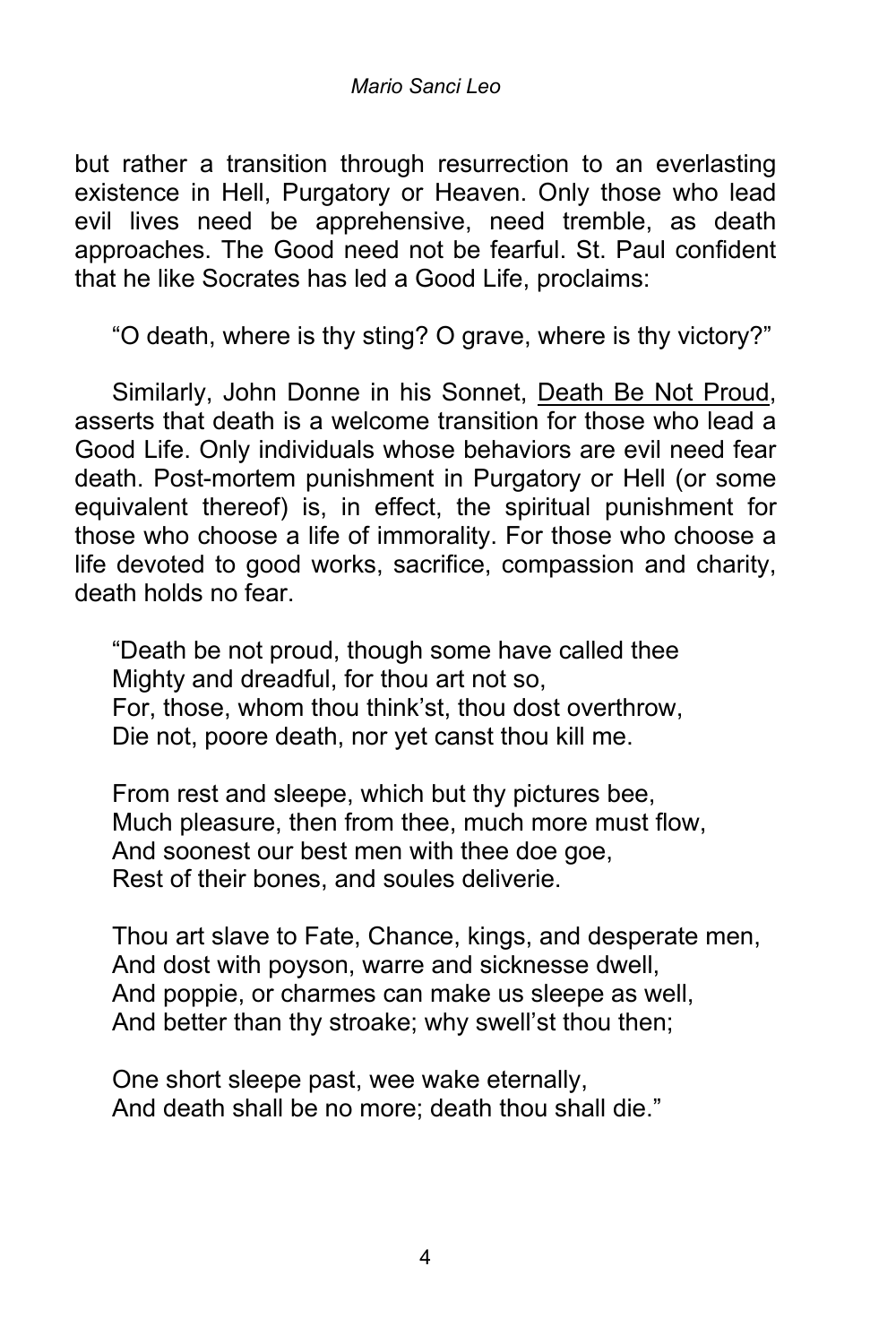Clearly, if we lead a good life, we should not fear death. However, the quintessential question that faces us as human beings does not relate to the day of our death, but rather is whether our very temporary life experience is terminal or transitional, relevant or irrelevant. Does our life have any meaning at all or is it completely meaningless? Is life significant or entirely insignificant, trivial? Although we can have beliefs about these possibilities, we cannot know with certitude which represents truth. We can speculate and *believe*, but we cannot *know* for certain. Anyone who claims otherwise is a mountebank, charlatan or a fool. And though we cannot know, if we think at all seriously, we cannot avoid thinking about what life seems to be all about. What, if meaningful, is the Meaning of Life? We should heed Socrates' exhortation: "The unexamined life is not worth living."

 If we believe that our experience here on Earth though ephemeral is transitional, relevant, meaningful and significant, then we should examine how best to conduct our lives during our stay here. After all, we have no way of knowing our ultimate fate, "Life is a mystery that cannot be solved, but it must be lived." We cannot know for certain, but how we comport ourselves during our lifetime may affect what, if anything, happens to us after our death. If our existence in some form continues after our death, then the choices we make during our brief visit to Earth may have eternal consequences, good or bad, temporary or eternal, for you, for me, for each of us. At the very least, we should consider Hamlet's "who knows what dreams may come when we have shuffled off this mortal coil." Our key consideration should not be when and how we will face death, but, rather, how we should cope with life.

 Dante's main message to us is that every decision we make during our lifespan is really a life/afterlife decision. And its consequences will affect us in our afterlife as well as here on Earth. Of course, the life and afterlife consequences of our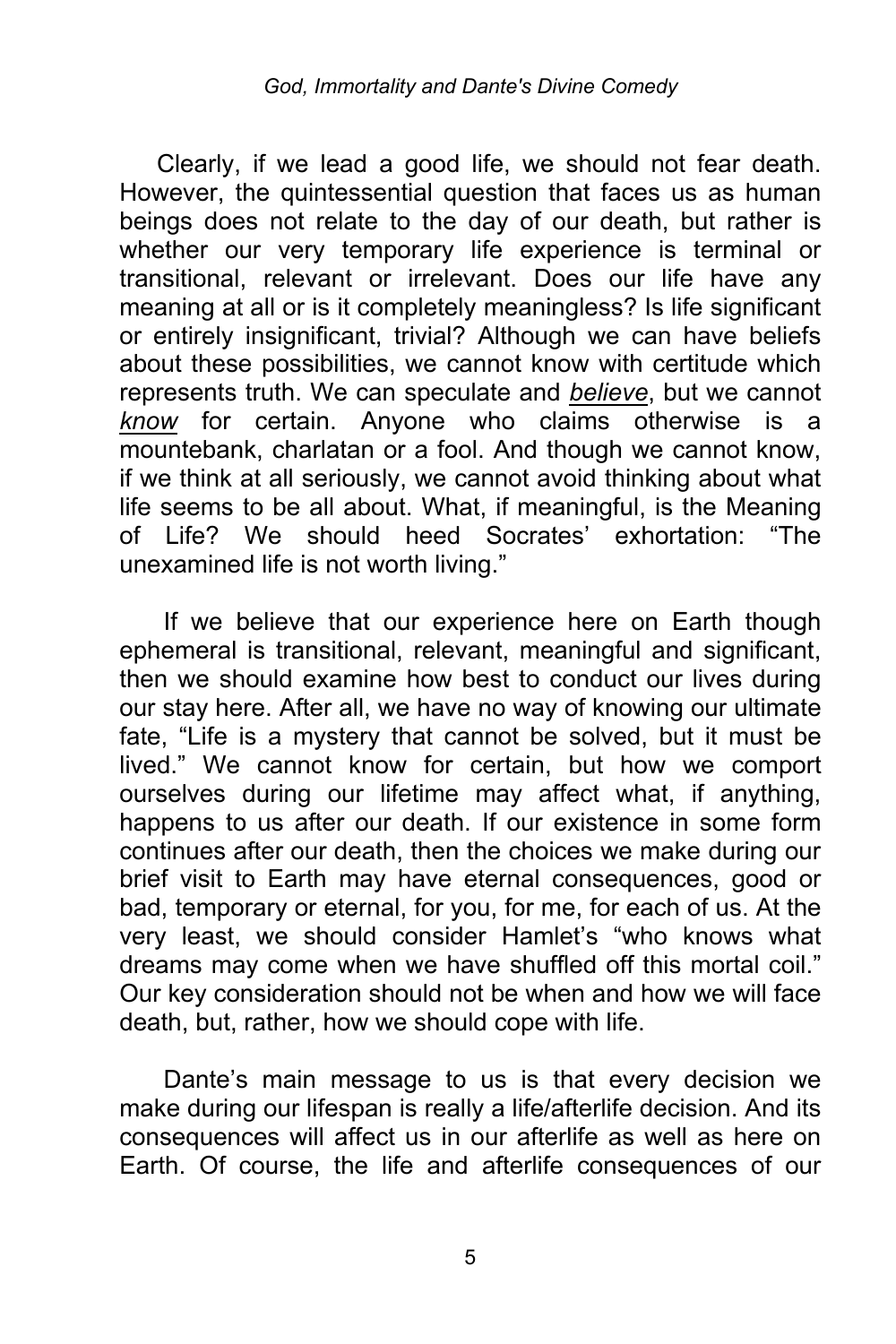#### *Mario Sanci Leo*

behavioral choices may be totally different. During life, an individual may escape punishment for hubristic arrogance, avarice, crimes, even the crimes of mass murders. However, Dante confidently assures us that just rewards and punishments will follow in our afterlife. Eternal Divine Justice, God's Justice, will reward us for each of our good deeds, substantial or modest, and punish us for each of our sins, grievous or venial. We cannot escape the Karmic consequences of our good and evil deeds. We have Free Will to make good or bad behavioral choices, and we will be held accountable for those we make.

To any reader who dogmatically believes that life is utterly devoid of meaning and value, that it "is a tale told by an idiot, full of sound and fury, signifying nothing,**"** read no further. Dante will fail to convince you otherwise. To all others, those with a ceaselessly inquiring mind, those who believe that "The unexamined life is not worth living," you will find Dante to be a friend, an insightful genius, a comfort to you as you puzzle about life's meaning. You may even decide to adopt Dante's reason for being: "to pursue virtue and wisdom."

Dante begins his epic poem *La Commedia*:

 "Nel mezzo del cammin di nostra vita mi ritrovai per una selva oscura che' la diritta via era smarrita"

When I had journeyed half of our life's way I found myself within a shadowed forest, for I had lost the path that does not stray.

 In mid-life, Dante finds himself morally lost in the plethora of life's seemingly directionless phenomena, in the frequent apparent victory of vice over virtue, and in the frequency of man-made and natural disasters that kill and maim indifferently,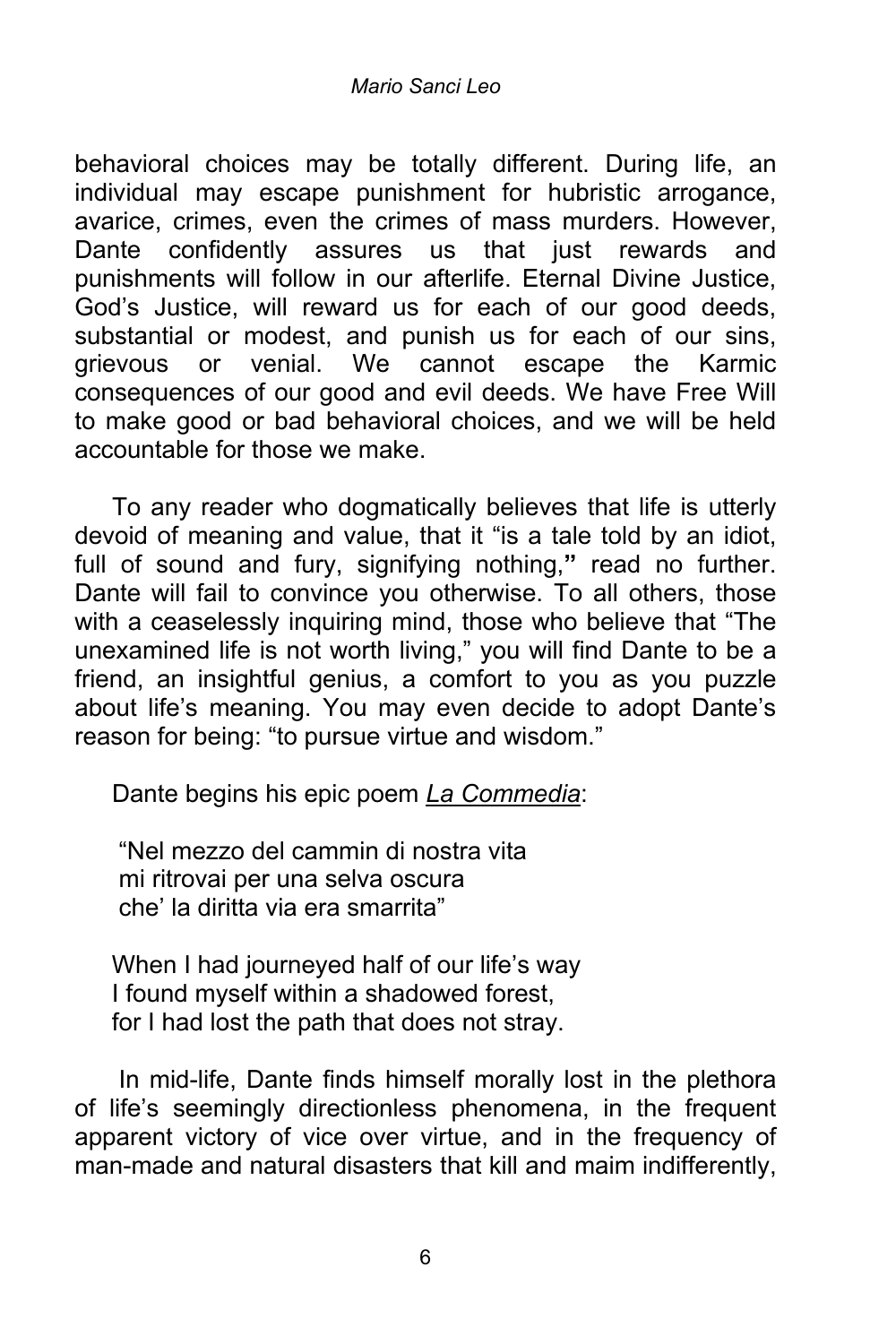and seemingly unjustly, the world's innocents as well as its evildoers. Dante is thoroughly lost and confused. He does not know how he should lead his life, which forks in the available behavioral roads he should wander down. He knows that he has not led a particularly virtuous life, having "lost the path that does not stray." He ponders life's seeming injustices. Catastrophes indiscriminately afflict the Just as well as the Unjust, the Young as well as the Old, Believers as well as Nonbelievers. Why?

Dante was well aware of the arbitrary deprivations, punishments and deaths inflicted by plagues, famines, volcanic eruptions and brutal decimating wars. Today, we witness the millions of innocent beings killed in the many wars that incessantly plague our world, of murderous dictators like Hitler, Stalin, Mao, Pol Pat, Saddam Hussein and Mugabe of Zimbabwe, evil men who kill millions outright or permit millions within their control to starve to death, of the recent tsunami that killed 200,000 worldwide, of earthquakes that kill indiscriminately, of Hutu terrorists in Ruanda killing 800,000 Tutsis and their allies over just 100 days, of the 9/11 destruction of the Twin Towers and more than 3,000 of their innocent occupants in New York City. What are we to think of all these volitional or natural horrors? If a benevolent God created us, why does God tolerate such mind-confounding indiscriminate sufferings and killings?

Because Dante was confronted by these same perceived violations of belief in God's love for humanity, God's compassion and Divine Justice, Dante, like most of us, struggled to find moral clarity in a world suffused with moral confusion. He admits that he has lost his way in life. He does not know how to proceed. He, as do we, has trouble deciding where to begin to make some spiritual sense of patent injustices that defy rational explanation, are beyond scientific inquiry and even seem to defy a religious explanation. These

7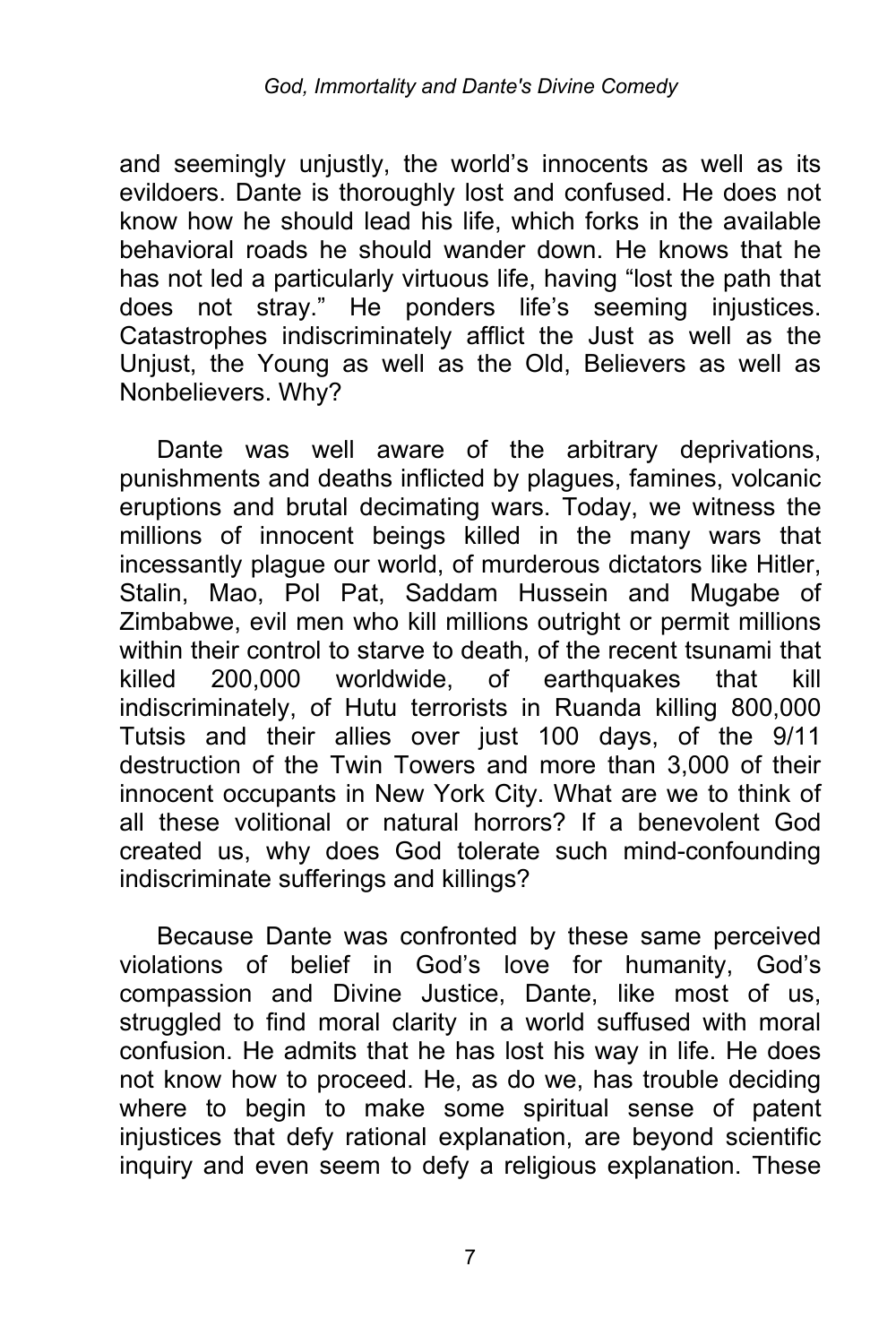injustices challenge even the most profound religious faith. Dante confronts this problem head on, as should we, and wants to share his conjectural answers with us. His answers are necessarily conjectural as Life offers no certitudes in this area of cognitive impenetrability, this area where all of us may feel that we "have lost our way." We have been given the power to think, but the epistemological reach of our thinking power, our ability to understand, is extremely limited. Like Dante, we should consider the possible reasons our epistemological knowledge-reach is so frustratingly limited.

When Dante Alighieri wrote his masterpiece, The Divine Comedy, almost seven centuries ago, he struggled with the answers to the eternal questions previously noted. He offers possible answers that are as relevant today as they were then. To understand Dante's answers and relate them to our lives today requires that we first put ourselves in a mental framework similar to Dante's. In this quest for knowledge of life's meaning. Each of us should begin where Dante began – lost, bewildered, seeking to find guidance from whom and from where. We should begin, and continue to pursue throughout our lifetimes, what the British philosopher Alfred North Whitehead, in his Science in the Modern World, referred to as "an adventure of the spirit." Because this is Life's most exciting and quintessentially important adventure, we should proceed judiciously, seeking as much assistance as we can gain from our life experiences and all of the wisdom sources available to us, our invaluable legacy of human knowledge.

Dante began his search for answers with his doctrinaire Catholic belief in God as consisting of the Holy Trinity, the Father, Son and Holy Spirit. However, more basic and important than this Catholic Dogma was his manifest belief in a more foundational and ecumenical "Holy Quartet": the existence of a benevolent God, Free Will, the certainty of Personal Immortality and the inexorability of Divine Justice.

8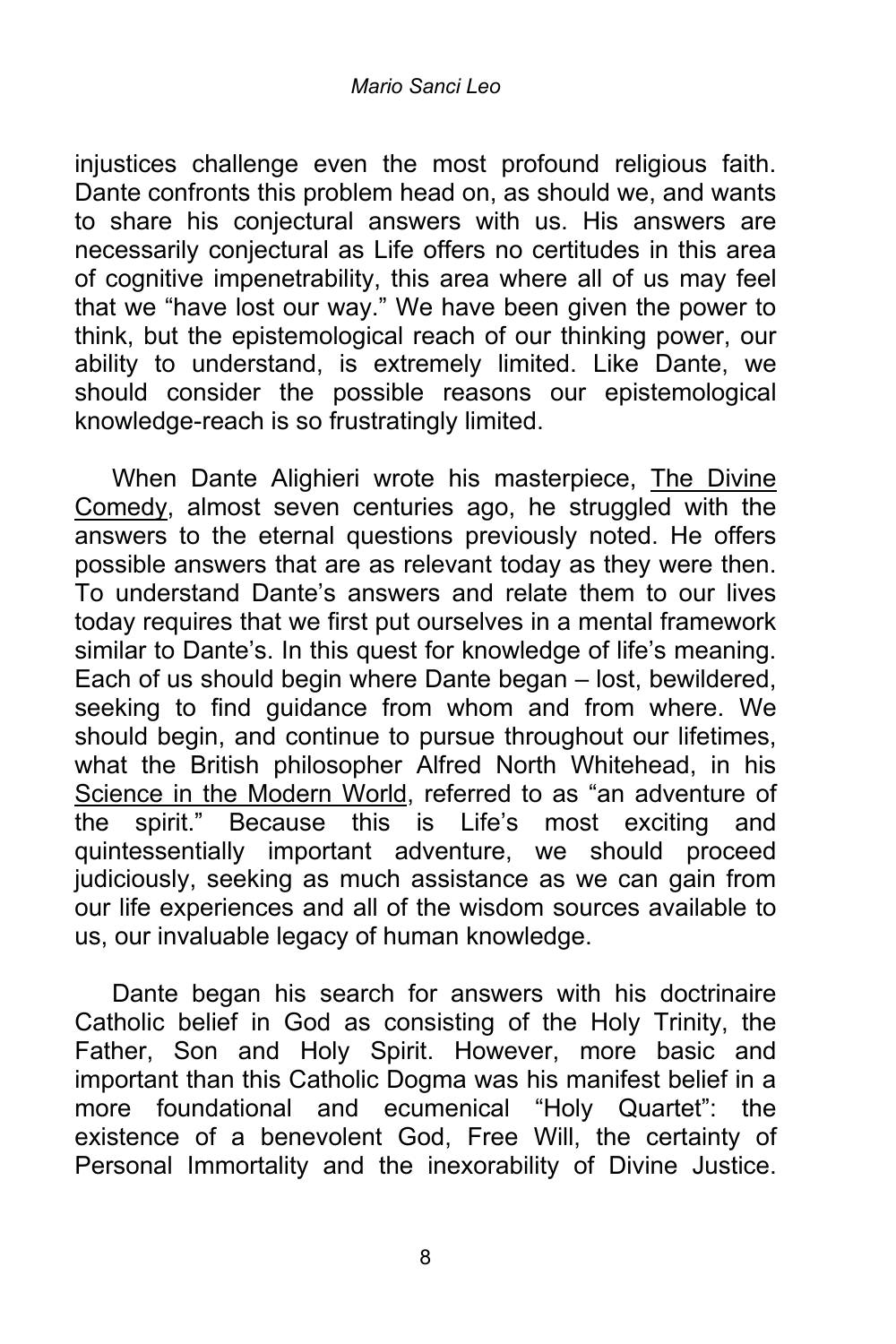These are the bedrock beliefs on which The Divine Comedy was built. And these beliefs are where we begin our exploration of Dante's and my own search for answers. You may decide to reject these proffered answers, but you can at least explore them before making your decision. A good place to start that exploration, our own personal "adventure of the spirit," is a review of reasons why belief in God, Free Will, Personal Immortality and Divine Justice seems at least plausible and how Dante's The Divine Comedy attempts to guide our belief/behavioral decisions in the direction of a Good Life, a life devoted to "pursue virtue and wisdom."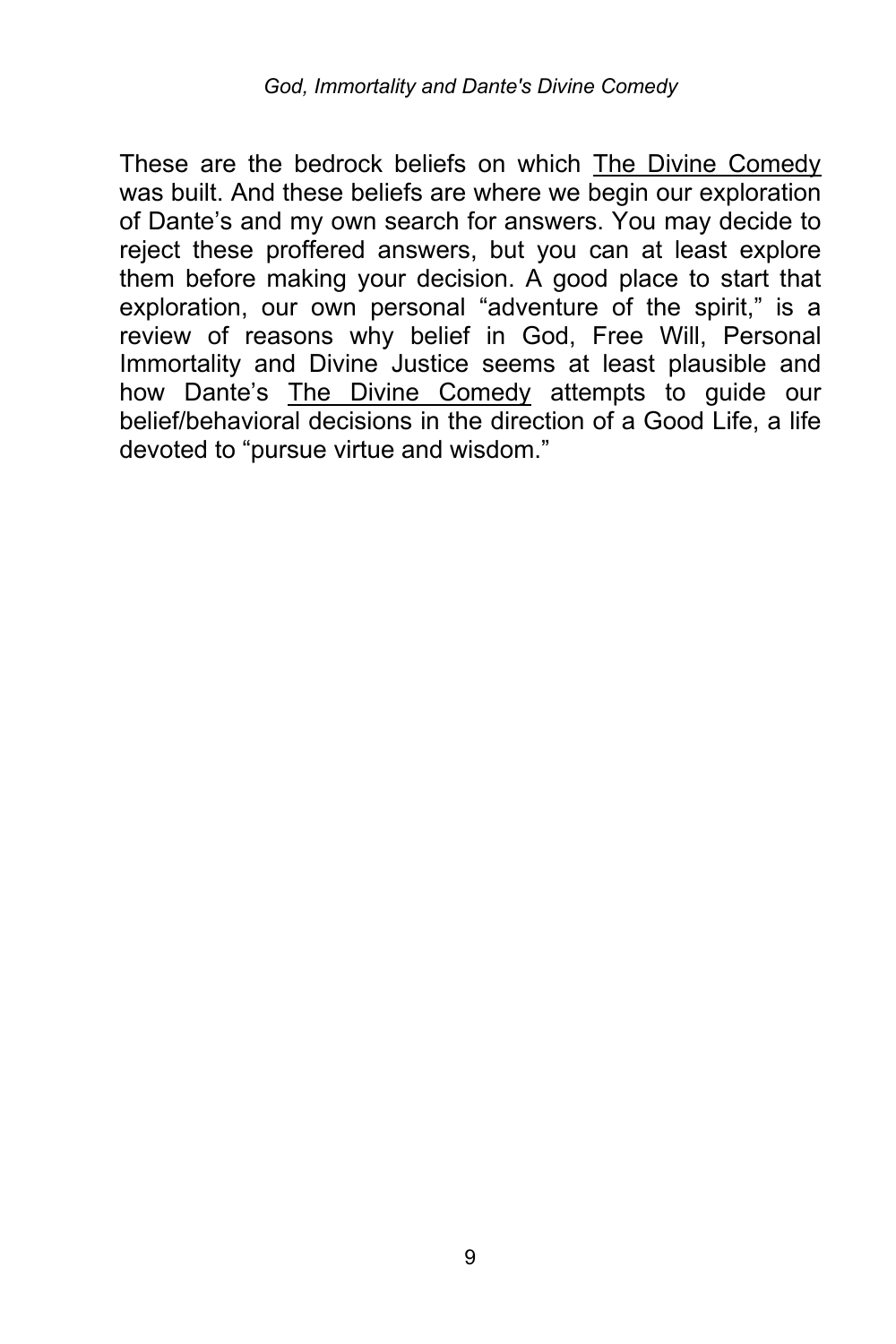### **The Inferno**

#### *Nel mezzo del cammin di nostra vita mi ritrovai per una selva oscura che la diritta via era smarrita*

#### **When I had journeyed half of our life's way I found myself within a shadowed forest for I had lost the path that does not stray**

In the first lines of The Divine Comedy, we learn that Dante has wandered off a familiar path, metaphorically speaking. He has walked aimlessly for a long time and has become completely lost. He falls into a deep sleep, induced by his mental anxiety and physical exhaustion. His anxiety and exhaustion, it turns out, are manifestations of his spiritual anxiety and concomitant mental exhaustion. Dante tells us that he is in the middle of his life, "*Nel mezzo del cammin di nostra vita*," and suddenly finds himself lost in a dark foreboding forest, "*una selva oscura.*" It really is a frightening forest in a spiritual sense. Dante has been searching for Truth on Earth, "had lost the path," and has failed to rediscover it. He is thoroughly confused, bewildered and perplexed. He doesn't know where to look. He is hopelessly alone and lost geographically, intellectually and spiritually.

Dante reasonably assumes that man has Free Will so is capable of Good or Evil. He realizes that his life thus far has not been free of sin. He has been imperfect morally because he has sought material wealth, celebrity status through his writings, and Earthly pleasures. Dante realizes that although he is quite intelligent and well educated, he lacks spiritual light and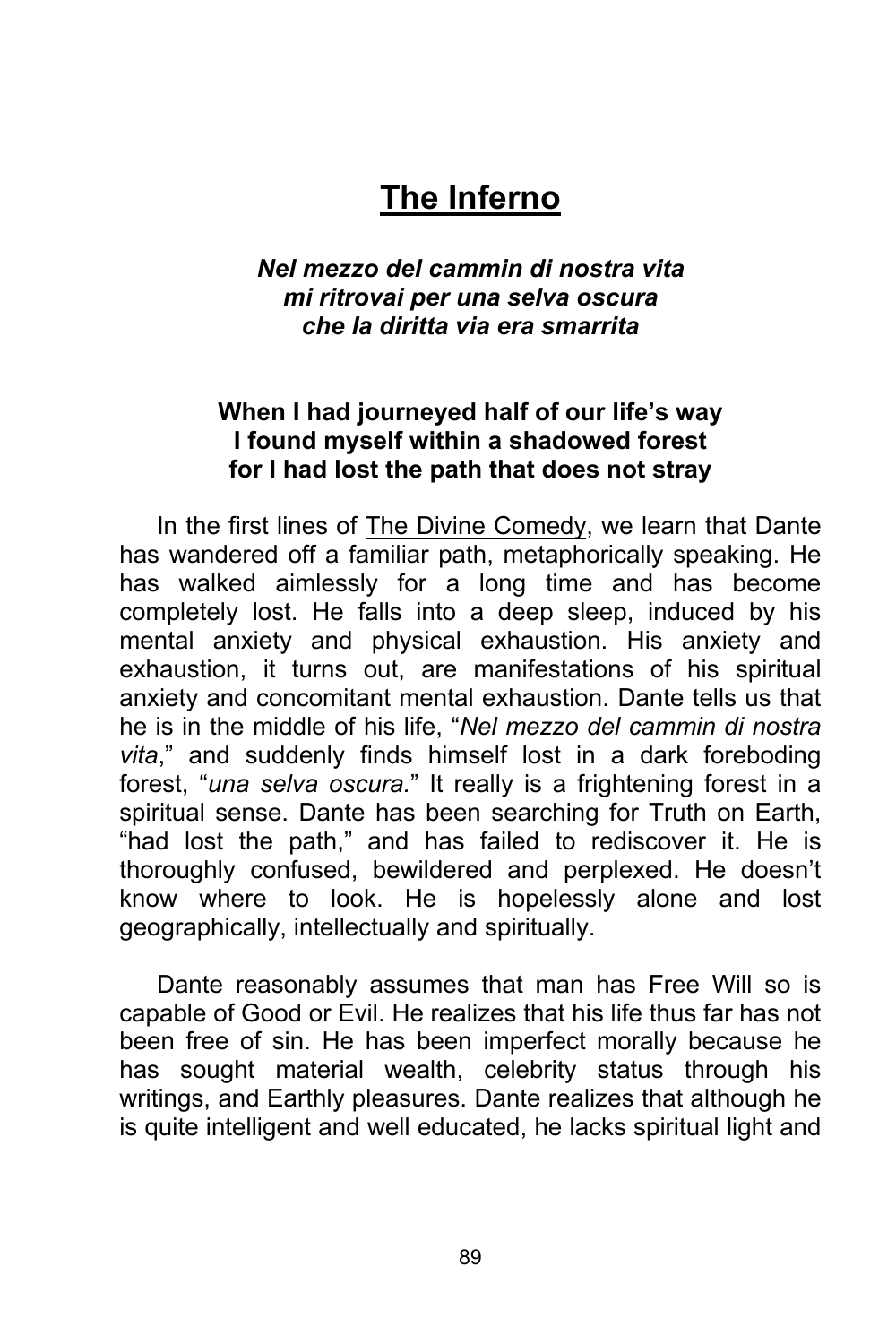edification. We soon surmise he is about to confront our quintessential existential questions:

- What is life all about?
- Is life a meaningful experience?
- If so, what is its meaning and what am I supposed to be doing here?
- What, if anything, happens to me after death?
- Do the behavioral choices I freely make while here on Earth have consequences for me after death?

Understandably, Dante is thoroughly frightened by the strange surroundings in which he finds himself. Lost and afraid, he comments:

"When I had journeyed half of our life's way, I found myself within a shadowed forest, for I had lost the path that does not stray.

Ah. It is hard to speak of what it was, that savage forest, dense and difficult, which even in recall renews my fear:

 so bitter – death is hardly more severe! But to retell the good discovered there, I'll also tell the other things I saw.

I cannot clearly see how I had entered the wood; I was so full of sleep just at the point where I lost the true path."

Dante begins by saying that he has journeyed half "our life's way…" And then Dante goes on to say that he, not necessarily all of us, finds himself lost in a forest. The use of "we" is to suggest that all of us should think sometime, and more frequently, about life, why we were born, why we must die and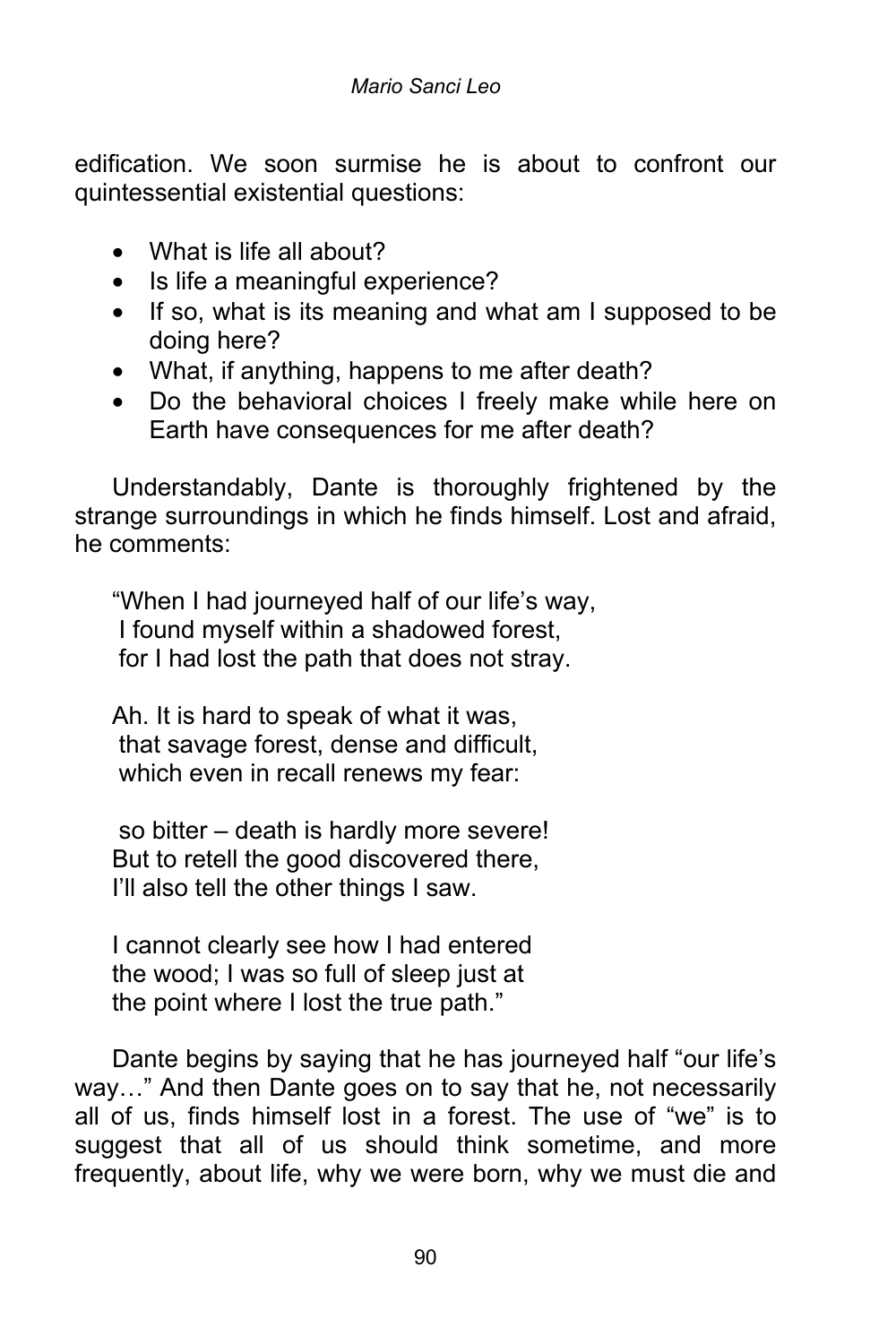what we are supposed to be doing while we are here. Dante suggests that he may be dreaming: "I was so full of sleep just at the point where I had lost the true path."

If we seriously heed Socrates exhortation: "The unexamined life is not worth living," and examine how we are living our lives, we too may find ourselves to be "lost," in need of some guidance. Dante offers his guidance to all of us. We are free to accept or reject the messages of The Divine Comedy. However, we should at least consider this great work that has survived for many centuries and will continue to do so, as a possible contribution to our education/edification. After all, if we think seriously about life, if our thinking is free of infant-learned religious dogmatisms, we too may feel "lost" in the metaphorical sense Dante uses the term here.

Notice that Dante "had lost the path that does not stray." He has not led a life of moral rectitude. He is not sure where to turn for enlightenment. And, most fearful of all, he considers moral uncertainty to be even more frightful than the fear of death or rather what may happen to him after he dies. How is he to escape this predicament? Dante indicates that the dark forest, the place where he recognizes that he is "lost," symbolizes his ignorance of "where he is" in his life. From that admission of profound ignorance, he will begin a transformative spiritual journey in which he is to discover many things – evil as well as good. The admission of ignorance is a necessary prerequisite for learning. An arrogant, self-satisfied, stupid mind closes the mind's door and precludes, without obviating the critical need for, learning.

 Dante now gazes around him, seeking some clue as to how he can emerge from this foreboding forest of spiritual darkness. Off in the distance, he spots a towering mountain. Thinking he can ascertain his whereabouts by ascending to its apex, he begins the long arduous climb up its slope. His progress soon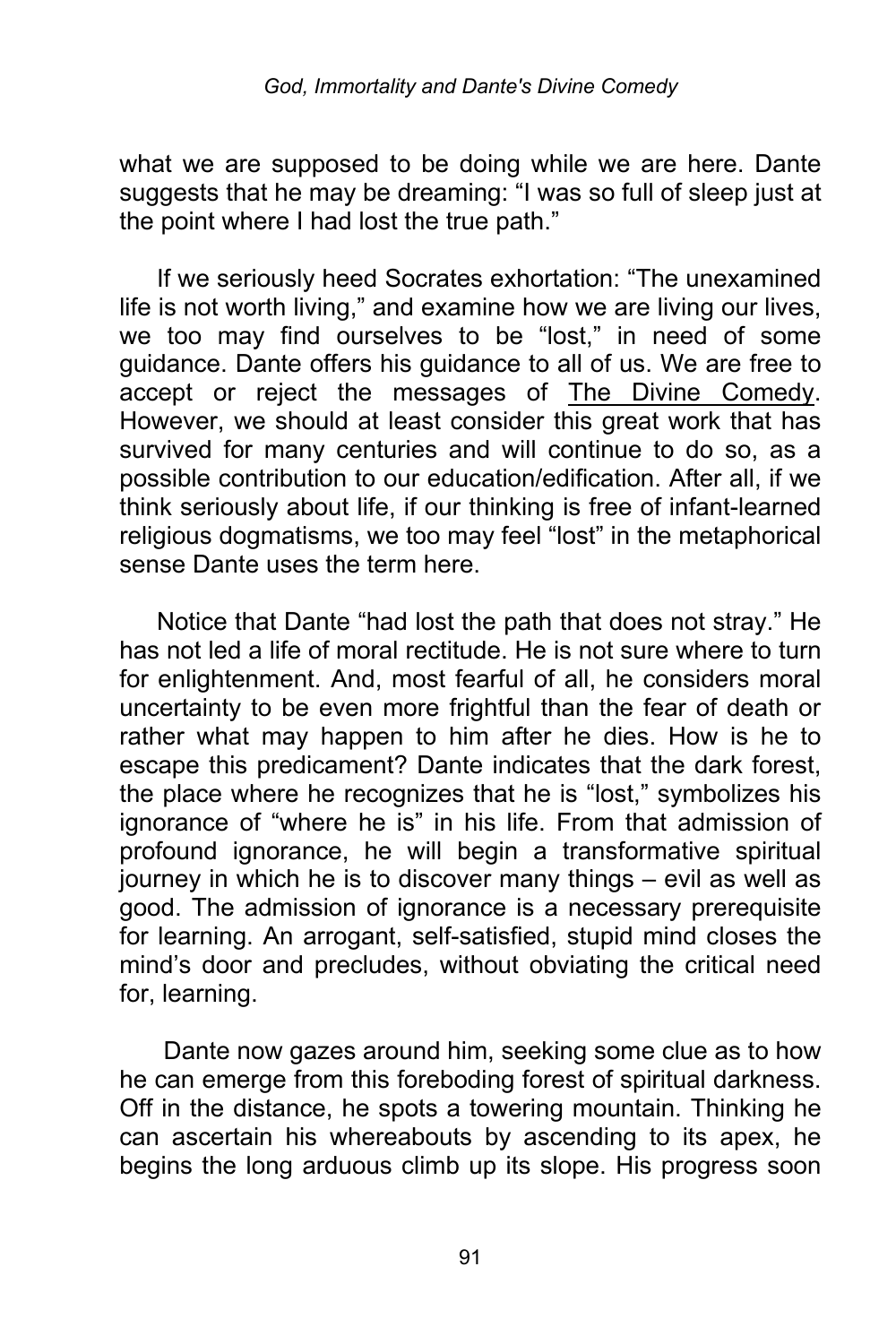is halted by the appearance of three threatening wild animals. They symbolize three moral pitfalls, obstacles to the attainment of our worthiest goals: virtue and wisdom. Dante also associates these symbolic animals with different stages in our lives:

• Leopard: Dante first encounters a leopard:

"And almost where the hillside starts to rise look there! – A leopard, very quick and very lithe, a leopard covered with a spotted hide.

 He did not disappear from sight, but stayed; indeed, he so impeded my ascent that I had often to turn back again.

The time was the beginning of the morning; the sun was rising now in fellowship with the same stars that had escorted it

when Divine Love first moved those things of beauty; so that the hour and the gentle season gave me hopefulness on seeing that beast before me with his speckled skin;"

In the literature of the Middle Ages, the leopard represents the youthful stages of our life. This animal is associated with youthful lust, immoderate self-indulgence, and immoderate desire for bodily pleasures. Confronted by this fearsome wild animal, Dante is fearful. However, his fear is somewhat allayed at least temporarily because "the sun was rising" and "the gentle season" gave him hope that he would be able to find his way out of his danger and dismay. The sun sheds enlightenment and helps to dispel the darkness of the "shadowed forest…" He was gaining confidence that he could get by the leopard; however, the "hope was hardly able to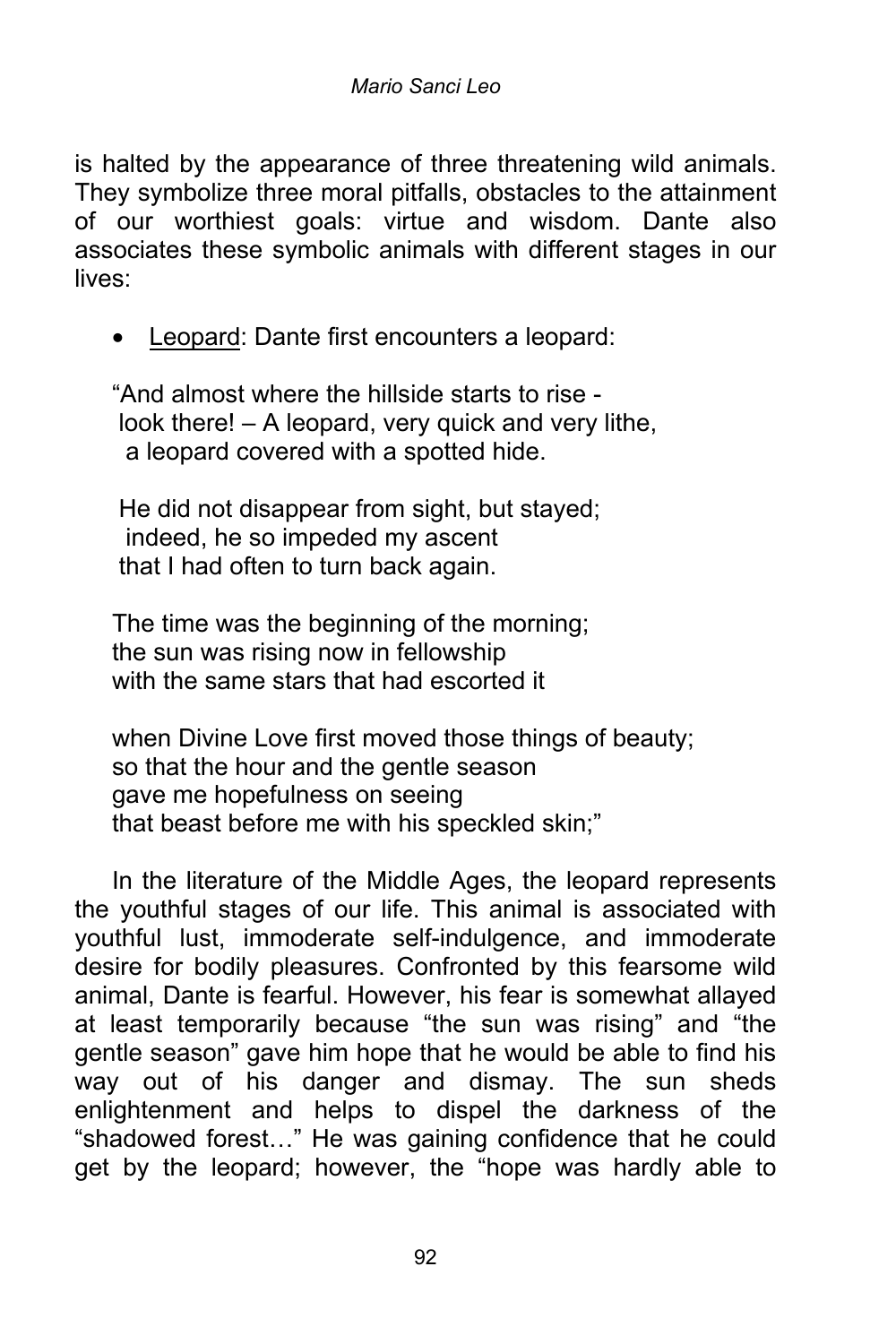prevent the fear I felt when I beheld a lion." This is the next formidable obstacle to Dante's ascension of the mountain.

• Lion: Dante describes the fear-inducing sight of a ferocious lion:

 "His head held high and ravenous with hungereven the air around him seemed to shudderthis lion seemed to make his way against me."

In the literature of the Middle Ages, a lion stands for our mid-life lusty manhood. To the medievalists, this wild animal also symbolizes immoderate pride, immoderate self-admiration, hubris and violence. It embodies the emotional resort to force rather than reason to resolve problems or to get what we want. Arrogant pride is the most serious of the seven evil vices. Its origin, of course, is in the Fall of Adam and Eve, of their uncontrolled ambition to be like God. Dante's fears continue to heighten as he is confronted by the lion as well as the leopard, both life-threatening beasts. But, more perils soon are to confront him!

• Wolf: And now Dante encounters a wild hungry wolf:

 "And then a she-wolf showed herself; she seemed to carry every craving in her leanness; she had already brought despair to many.

 The very sight of her so weighted me with fearfulness that I abandoned hope of ever climbing up that mountain slope."

The wolf symbolizes the sins of our older age. This animal is associated with avarice, greed, insatiability, and the immoderate ambition for power and wealth. Notice that the sins of the leopard and the lion are driven primarily by our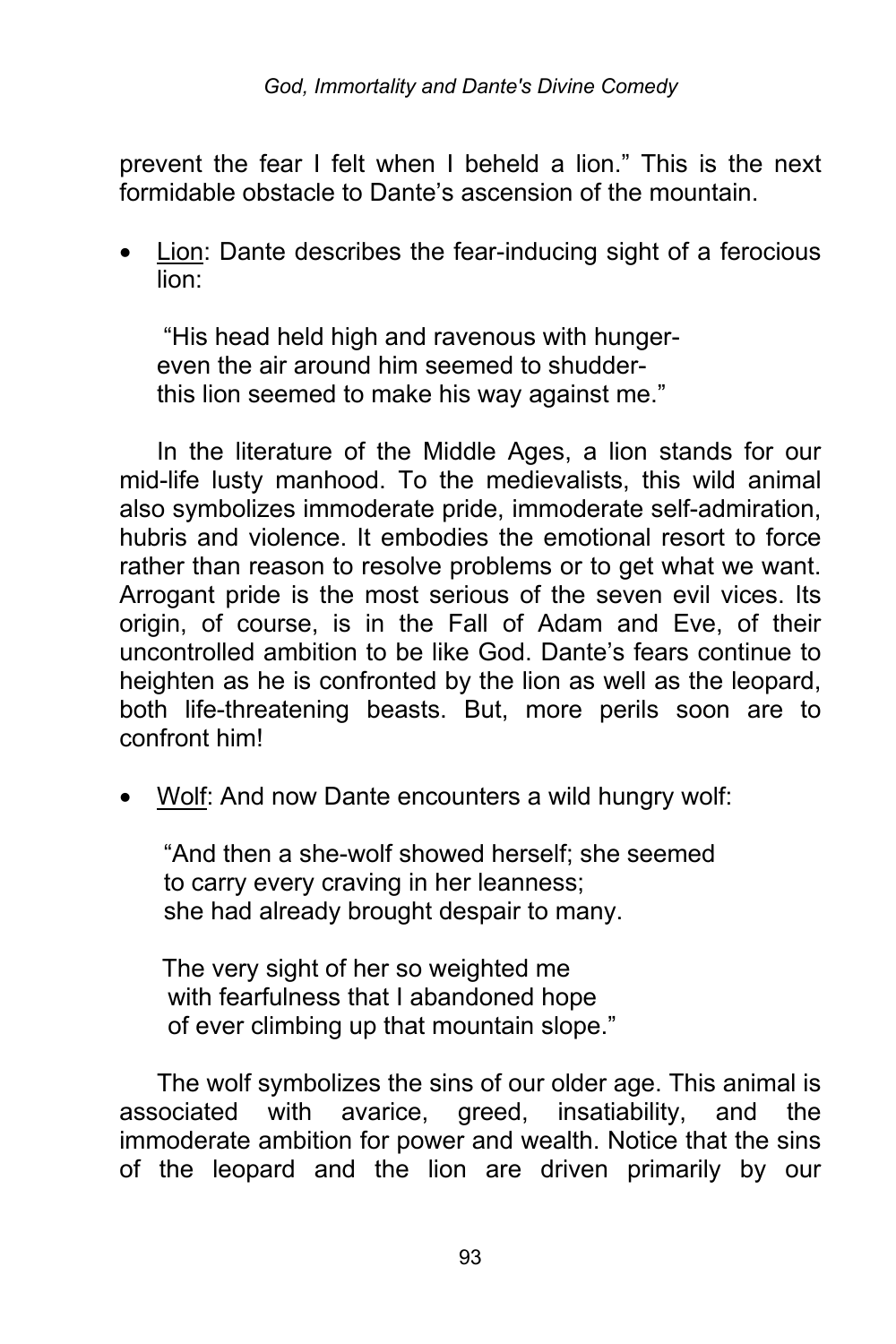uncontrolled (and some would argue uncontrollable) emotions – lust, hubris, violence, etc. – while those of the wolf are more serious, their source is in our intellects, our Free Will.

The key word in all of these descriptions of moral failings is "immoderate." Dante was familiar with Aristotle's ethical philosophy explained in the Nicomachean Ethics. Aristotle the Pragmatist, unlike Socrates the Idealist, stressed the Golden Mean, behavior that is moderate, behavior between asceticism and extravagance. It is acceptable to yearn for celebrity status, power and money, provided you place reasonable limits, responsible societal limits, on that ambition. Dante was not an egalitarian, but he opposed excessive disparities between the "haves" and the "have-nots." He realized that too great a disparity between the economic classes in any society leads to social strife, possibly civil war, a disintegration of peace and stability. At this point, the three ferocious animals – leopard, lion and wolf – seem determined to prevent Dante's further ascension up the mountain.

Although he is mid-slope, Dante still cannot get his bearings. Help does not seem available from any quarter. He remains hopelessly lost. Because his plight is a profoundly moral one, it seems that only a heavenly intercession can be of help to him. Fortunately for Dante, that intercession shows up in the person of the classical Roman poet, Virgil, author of The Aeneid. Dante, a great poet, naturally seeks as his helper the predecessor poet he most admires, one from whose work he had learned a lot about life as well as poetry.

Virgil explains that that he has been assigned to help Dante find his way out of the spiritual forest in which he has lost himself. With this meeting with Virgil, Dante introduces us to his belief in the immortality of our personal souls (often referred to as "shades" in the poem), for Virgil died some thirteen centuries before Dante's birth. Belief in personal immortality is critical to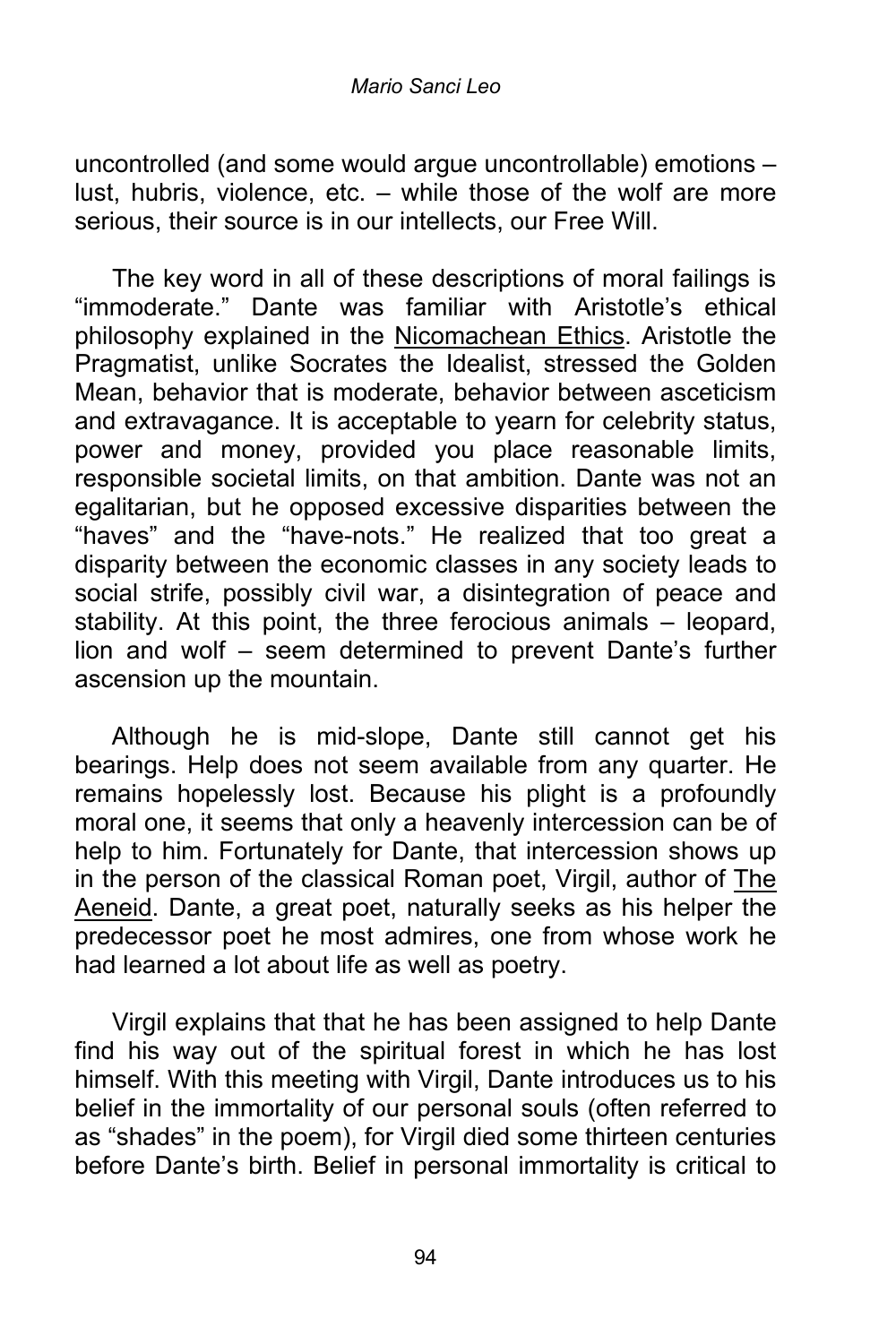Dante's claim that we will experience Divine Justice. We may not experience it here on Earth, but Dante claims that we surely will do so after death when our souls proceed to God's judgment. ("Do you not see that we all are caterpillars, born to form the angelic butterfly that wings its way to judgement.")

Dante, an ardent admirer of Virgil's poetry, is delighted when Virgil appears before him. He importunes Virgil:

"You are my master and my author, you – the only one from whom my writing drew the noble style for which I have been honored.

 You see the beast that made me turn aside; help me, o famous sage, to stand against her, for she has made my blood and pulses shudder."

Notice that while praising Virgil, Dante cannot resist selfpraise: "the noble style for which I have been honored." Later, Beatrice will rebuke him for this manifestation of prideful immodesty. Virgil indicates that he has been sent by Beatrice (Dante's youthful personification of Love), who appeals to St. Lucy ("luce" is the Italian word for light) and then the two of them importuned the Virgin Mary to lead Dante out of the dark wood of moral uncertainty. Virgil explains that Dante's sole route of escape from his moral danger is to follow Virgil and witness the consequences of wayward lifestyles and the path to redemption and heaven:

"'It is another path that you must take' he answered when he saw my tearfulness, 'if you would leave this savage wilderness;

the beast that is the cause of your outcry allows no man to pass along her track, but blocks him even to the point of death.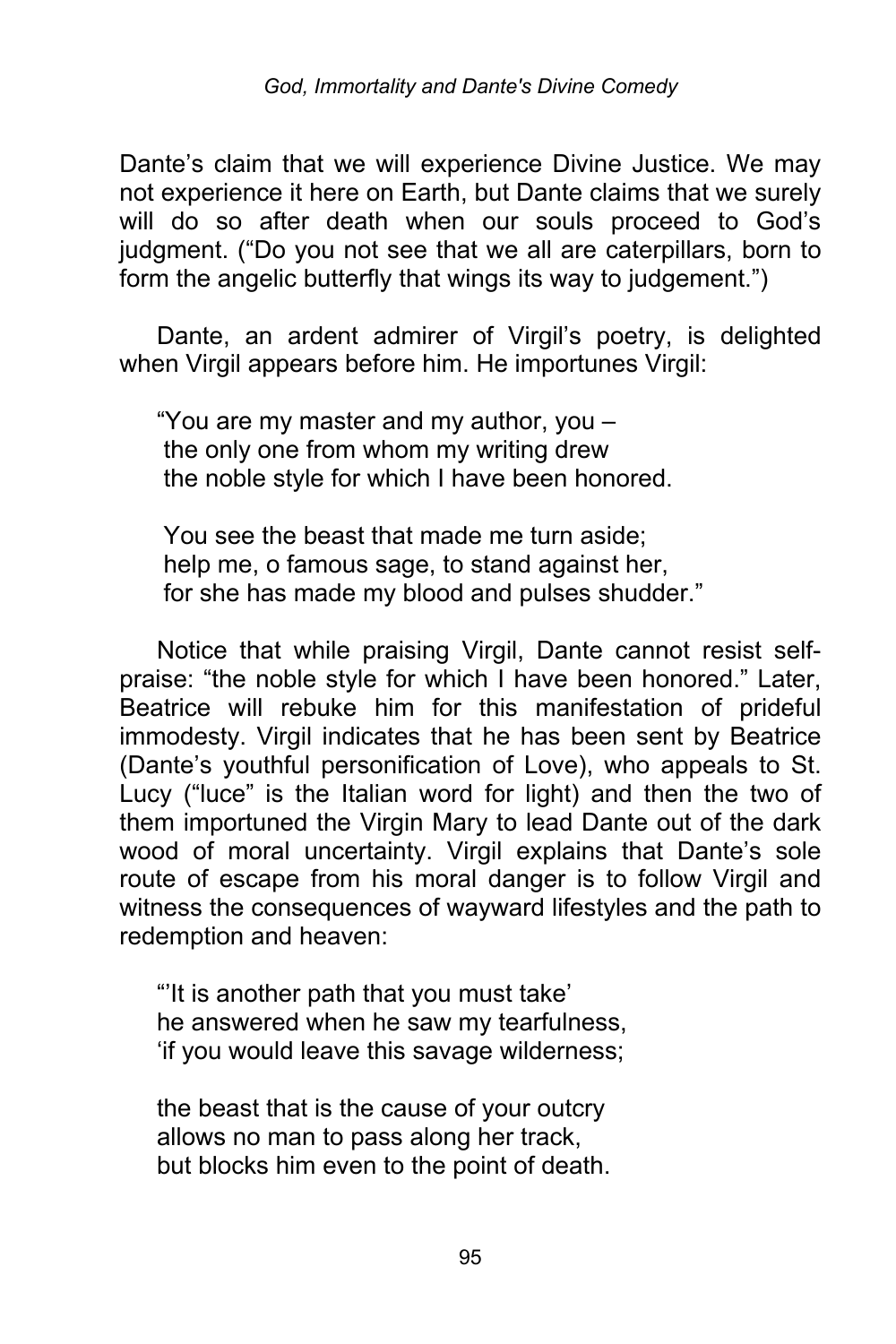…

Therefore, I think and judge it best for you to follow me, and I shall guide you, taking you from this place through an eternal place,

where you shall hear the howls of desperation and see the ancient spirits in their pain, as each of them laments his second death;

and you shall see those souls who are content within the fire, for they hope to reach whenever that may be – the blessed people.

If you would then ascend as high as these; a soul more worthy than I will guide you; I'll leave you in her care when I depart,

because that Emperor who reigns above, since I have been rebellious to His law, will not allow me entry to His city.'"

In other words, Virgil will lead Dante through Hell and Purgatory, but, being a pre-Christian pagan, he cannot take Dante to Heaven. He is forbidden to do so by "that Emperor who reigns above," God. A more virtuous person (in Christian terms), a Christian, Dante's first love, Beatrice, will take Dante there. With no alternative route of escape and trusting his hero poet, Dante proceeds to follow Virgil to an opening in the Earth. They are about to descend into Hell, which Dante locates at the center of the Earth.

Why locate Hell at Earth's center? In the Middle Ages, based on Biblical anthropocentricity and the geocentricity of Ptolemy's astronomy, Earth was deemed to be the stationary center of the Universe. It was believed that all the other planets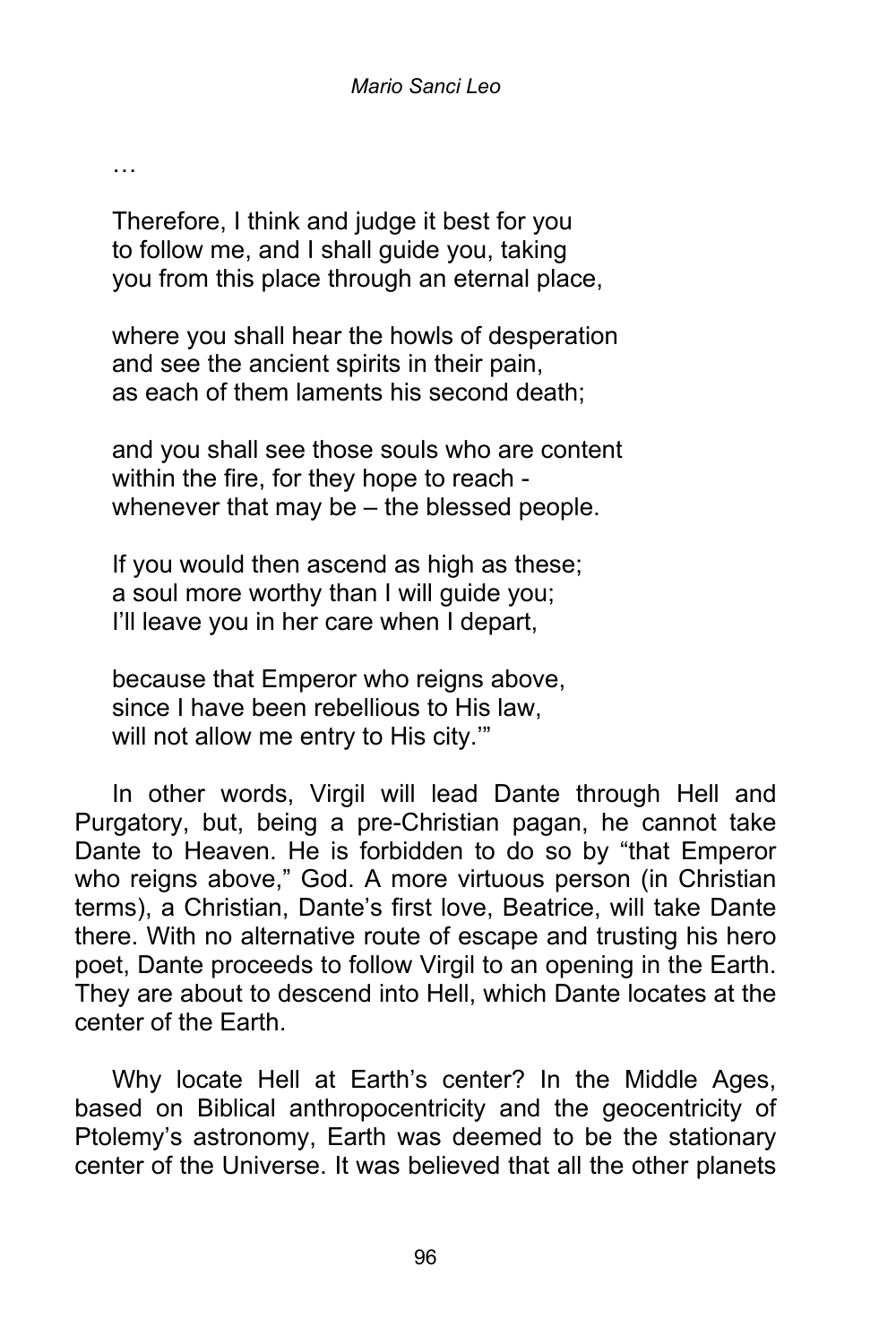and stars revolved above and around Earth (like our moon), and God resided in Heaven, infinitely far beyond all these bodies. Therefore, the region in the Universe farthest from God's grace, the place for irredeemable sinners, the place for the location of Hell logically was at Earth's center. Of course, this astronomy, and the statement in Genesis that Man was made in God's image, placed all humans at the center of God's Creation and concern.

Dante's Christian religion has taught him that throughout eternity, forever, there is no escape for souls that are condemned to suffer in Hell. Hell is, in effect, an inescapable "second death." An inscription above Hell's entrance, in exceedingly bold lettering, greatly increases Dante's profound fears:

"THROUGH ME THE WAY INTO THE SUFFERING CITY, THROUGH ME THE WAY TO THE ETERNAL PAIN, THROUGH ME THE WAY THAT RUNS AMONG THE LOST.

JUSTICE URGED ON MY HIGH ARTIFICER; MY MAKER WAS DIVINE AUTHORITY. THE HIGHEST WISDOM AND THE PRIMAL LOVE.

BEFORE ME NOTHING BUT ETERNAL THINGS WERE MADE, AND I ENDURE ETERNALLY. ABANDON EVERY HOPE, YOU WHO ENTER."

The last words Dante reads on the inscription are the most daunting to Dante: "LASCIATE OGNI SPERANZA, VOI CH' ENTRATE." These are the most ominous words uttered in all of literature, regardless of language, geography or religious belief: "ABANDON EVERY HOPE, YOU WHO ENTER." Should Dante abandon every hope of leaving Hell once he enters? Trembling, Dante continues to express fear and bewilderment to Virgil. He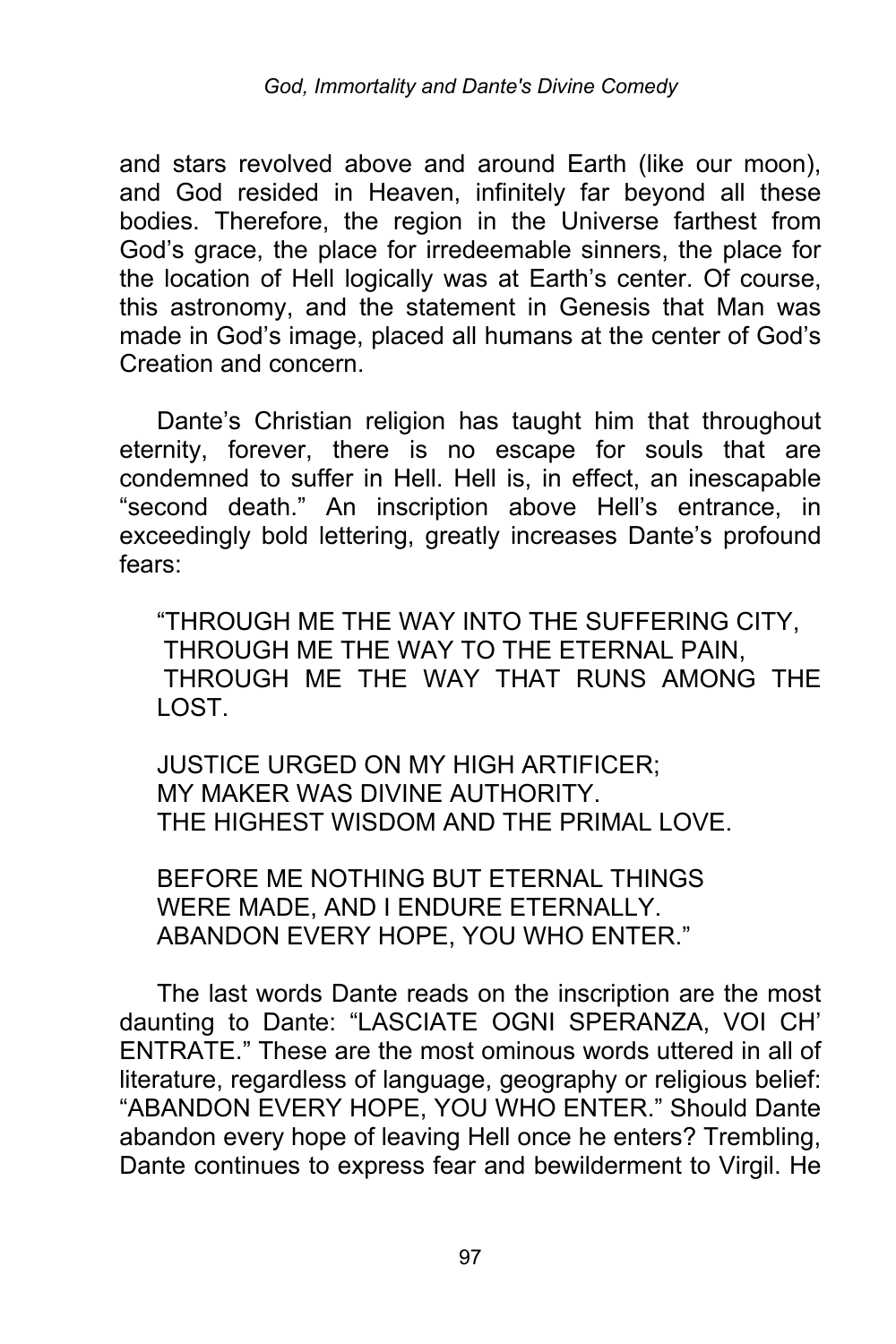is sure of the meaning of the words he has read, and does not want to chance the possibility that they may apply to his entrance into Hell. Indeed, why should his entry be an exception? Could Virgil be deceiving Dante? Virgil reassures Dante and importunes him to continue to have courage and faith in him and in the heavenly intermediaries who he claims sent him:

"And he to me, as one who comprehends: 'Here one must leave behind all hesitation; here every cowardice must meet its death.

For we have reached the place of which I spoke, where you will see the miserable people, those who have lost the good of the intellect.'"

Notice that Virgil is here equating evil with a lack of wisdom, loss of "the good of the intellect." What good is intelligence if it leads one into a life of evil or even moral apathy? This recalls Socrates' statement that virtue and wisdom are synonymous, as are evil and ignorance.

Virgil again prevails on Dante to trust him. He assures Dante that they will be able to leave Hell after they complete their journey. Virgil then leads a shaking fear-stricken Dante through the dark very wide portal on the road to Hell. Let us summon our courage and join Virgil and Dante as they enter Hell.

 At the entrance, Dante comments "the gate is wide," meaning that entry to Hell is quite easy. Dante believes that we have competing natures within us. Our appetitive desires for wealth, power, and celebrity status can crowd out our more humane proclivities that promise less immediate and less material satisfaction. Avoiding entry to Hell requires that we "walk a straight, narrow path." Morality is a straight narrow path;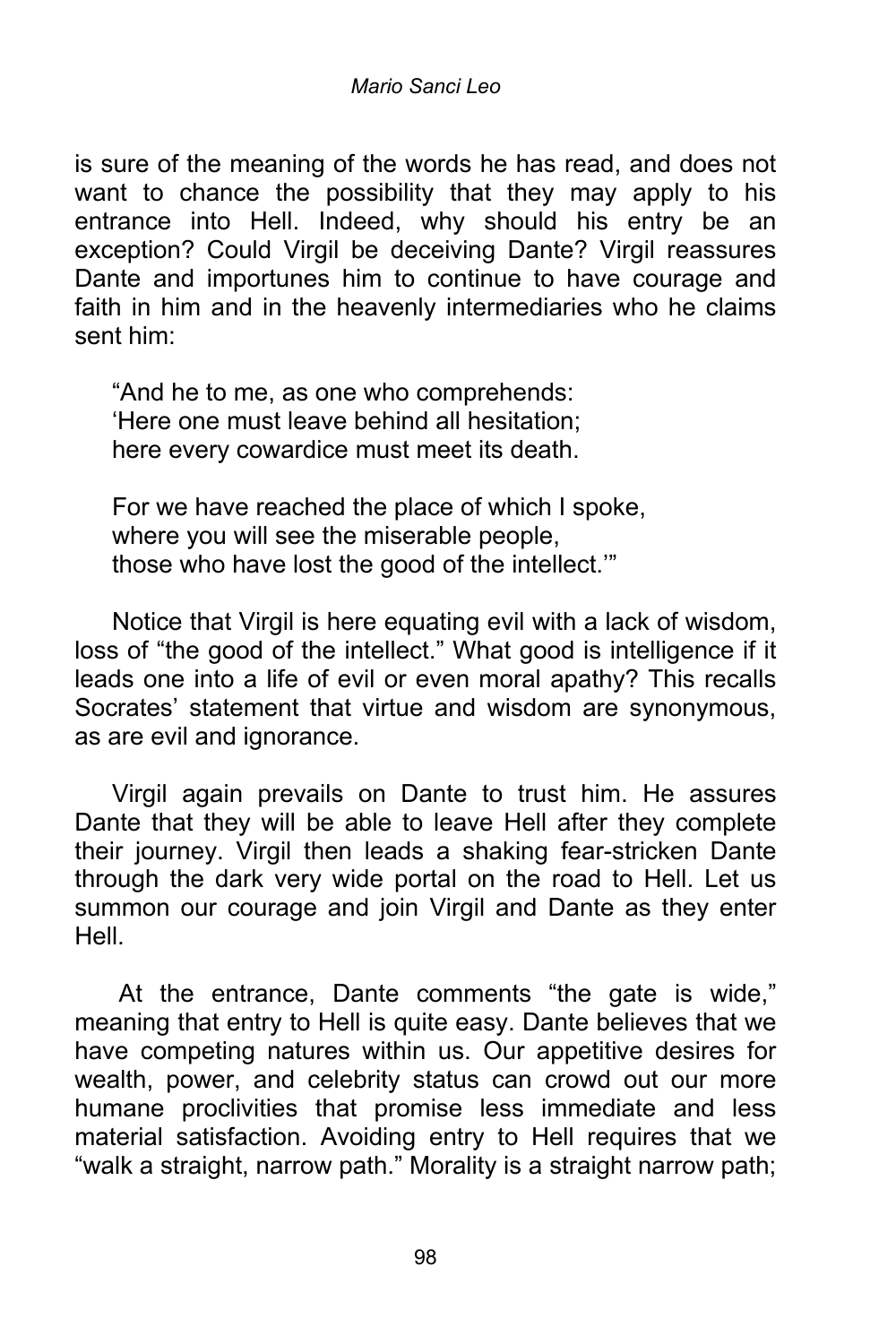it does not permit deviations from that path. Moreover, morality requires that we "walk" the path; moral neutrality or indifference to evil is not acceptable.

Moral choices need not be predicated on religious beliefs; frequently they are not so motivated. The moral path taken by non-believing altruists is not expected to lead to post-mortem rewards, so that path tends to be particularly difficult and selfdenying. For these individuals, sacrifice is actuated by the emotion of empathy for those who suffer in life, or sacrifice may be rationalized as a form of enlightened self-interest. Regardless of the source, morality and sacrifice never are as easy to accept as is self-gratification. Sin often seems to offer more "fun;" virtue frequently seems austere. However, virtue, properly understood, offers "joy," a sublimated form of "fun."

As Dante enters Hell with Virgil as his guide he learns that Hell is shaped like a gigantic descending cone. The cone's entrance is secretly located on Earth's surface in the northern hemisphere. Hell has a pre-Inferno chamber called the Ante-Inferno and nine other descending levels. Paths and stairs descend to the ever lower conical sections of Hell. Each conical section is designated for individuals whose sins, increasingly egregious as you move downward, were committed while they lived on Earth:

The Ante-Inferno The Circles: One – Limbo  $Two - Lust$ Three – Gluttony Four – Avarice and Waste Five – Wrath and Sullenness Six – Heresy Seven – Violence Eight – Fraud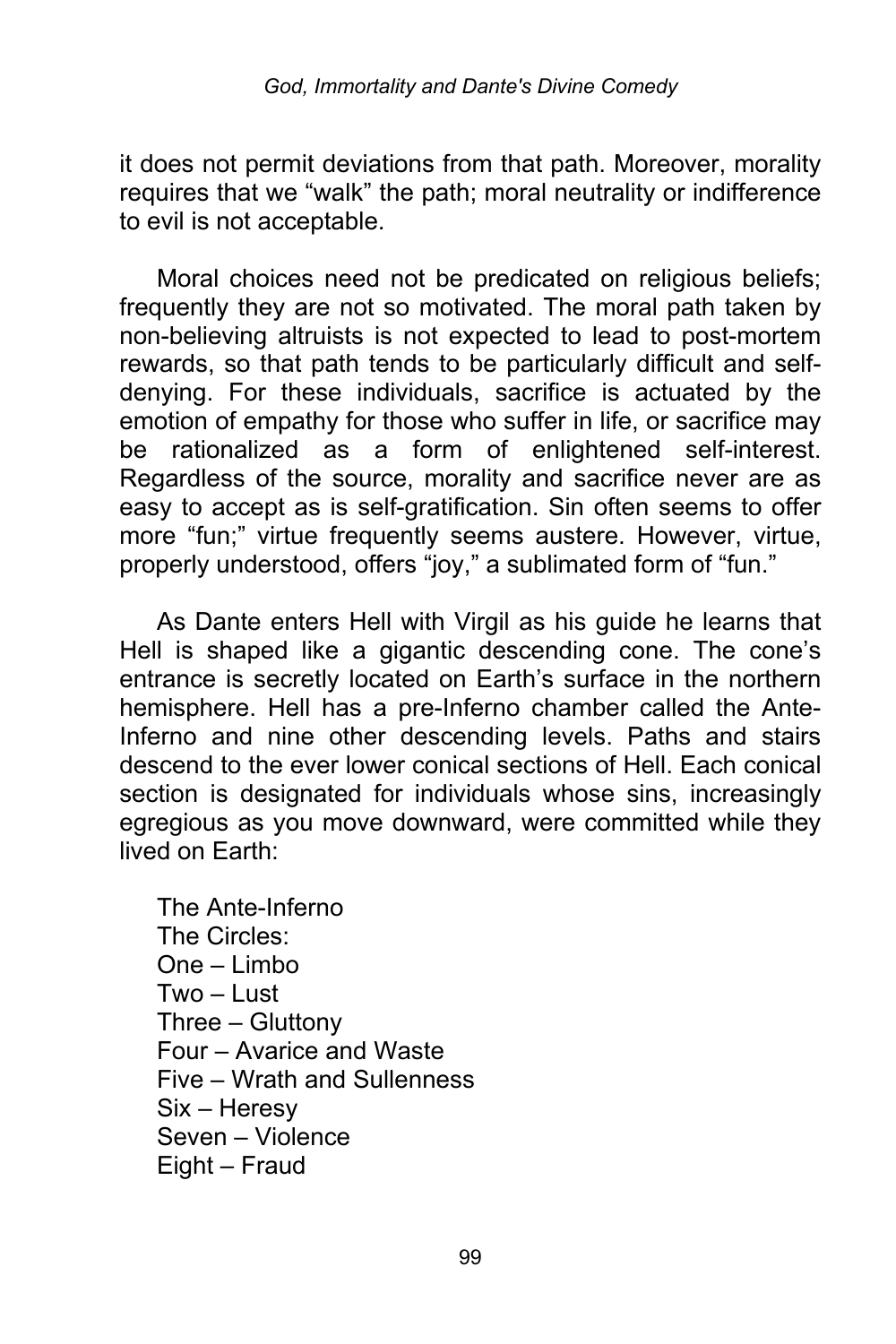Nine - Treason

Located at the very top of Hell's cone is a region named Limbo. Limbo has the widest conical diameter so is capable of holding the most sinners. As you descend, the conical sections become increasingly less capacious, more punishing and further from Earth's surface and God's Heaven. Finally, at the cone's pointed base, its nadir, Circle Nine, only Satan and fewer individuals, those who have committed the most appallingly evil sins, are found.

The punishments meted out in each descending section are designed to be appropriate, in kind and severity, for the specific moral transgressions committed by each Circle's inhabitants. Dante keeps emphasizing throughout The Divine Comedy, that what each of us sows on Earth each of us will reap in the Afterworlds of Hell, Purgatory or Heaven. But this rule matters to you only if you believe that we all have immortal souls and that God will subject our human behaviors to Divine Justice, Dante's beliefs